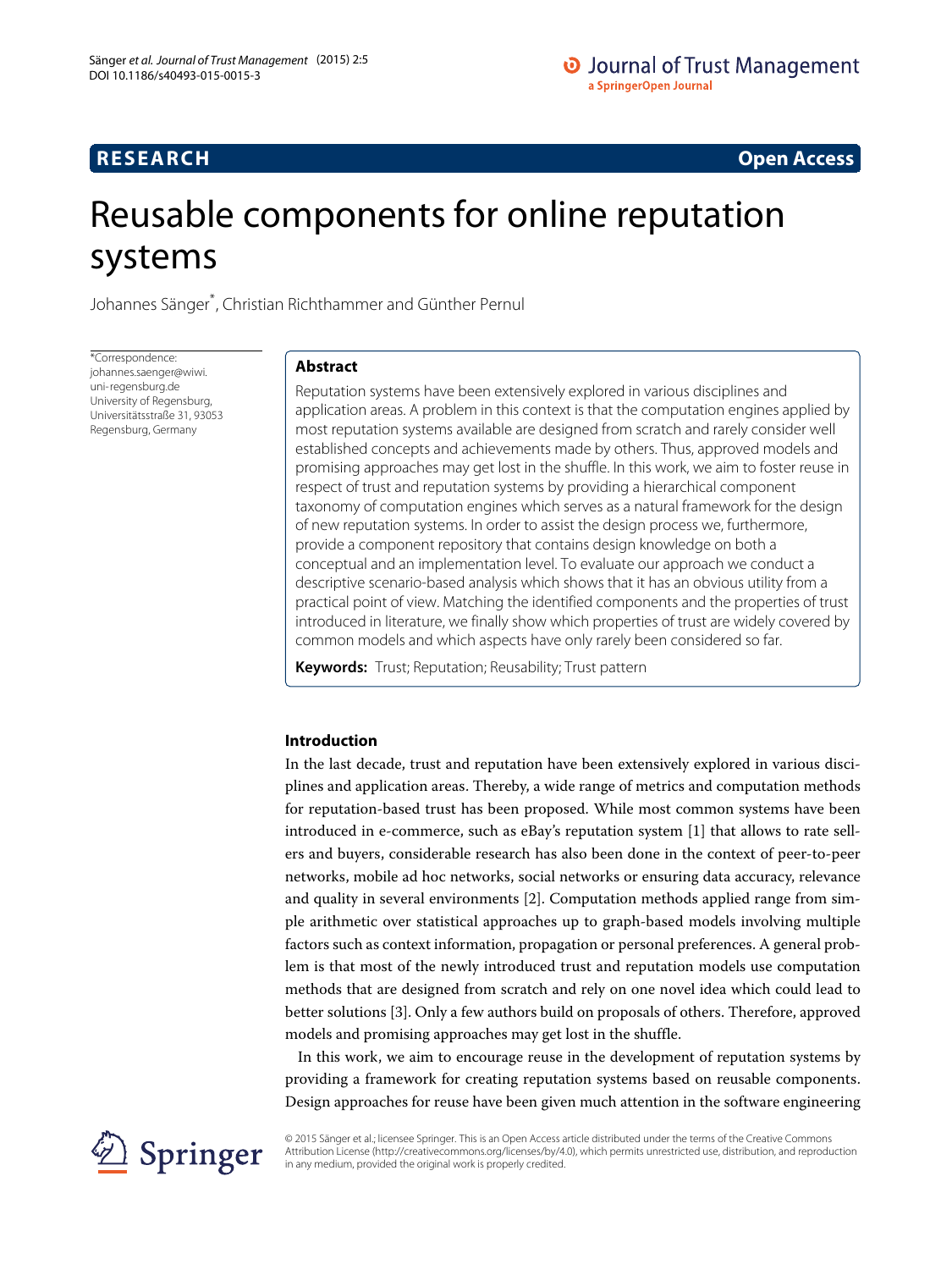community. The research in trust and reputation systems could also profit from benefits like effective use of specialists, accelerated development and increased reliability. Toward this goal, we propose a *hierarchical taxonomy* for components of computation engines used in reputation systems. Thereto, we decompose the computation phase of common reputation models to derive single building blocks. The classification based on their functions serves as a natural framework for the design of new reputation systems. Moreover, we set up a *component repository* containing artifacts on both a conceptual and an implementation level to facilitate the reuse of the identified components. On the conceptual level, we describe each building block as a design pattern-like solution. On the implementation level, we provide already implemented components by means of web services.

The rest of this paper is based on the design science research paradigm involving the guidelines for conducting design science research by Hevner et al. [\[4\]](#page-18-3) and organized as follows: Firstly, we give an overview of the general problem context as well as the relevance and motivation of our work. Thereby, we identify the research gap and define the objectives of our research. In the following section, we introduce our hierarchical component taxonomy of computation engines used in reputation systems. After that, we point out how our component repository is conceptually designed and implemented. Subsequently, we carry out a descriptive scenario-based analysis of our approach. At the same time, we match all components identified with the properties of trust introduced in literature. We show which properties of trust are widely covered by common models and which aspects have only rarely been considered so far. Finally, we summarize the contribution and name our plans for future work.

# **Problem context and motivation**

With the success of the Internet and the increasing distribution and connectivity, trust and reputation systems have become important artifacts to support decision making in network environments. To impart a common understanding, we firstly provide a definition of the notion of trust. At the same time, we explain the properties of trust that are important with regard to this work. Then, we point out how trust can be established applying computational trust models. Focusing on reputation-based trust, we explain how and why the research in reputation models could profit from reuse. Thereby, we identify the research gap and define the objectives of this work.

## **The notion of trust and its properties**

<span id="page-1-0"></span>The notion of trust is a topic that has been discussed in research for decades. Although it has been intensively examined in various fields, it still lacks a uniform and generally accepted definition. Reasons for this circumstance are the multifaceted terms trust is associated with like credibility, reliability or confidence as well as the multidimensionality of trust as an abstract concept that has a cognitive, an emotional and a behavioral dimension. As pointed out by [\[5\]](#page-18-4), trust has been described as being structural in nature by sociologists while psychologists viewed trust as an interpersonal phenomenon. Economists, however, interpreted trust as a rational choice mechanism. The definition often cited in literature regarding trust and reputation online that is referred to as *reliability trust* was proposed by Gambetta in 1988 [\[6\]](#page-18-5): "*Trust (or, symmetrically, distrust) is a particular level of the subjective probability with which an agent assesses that another*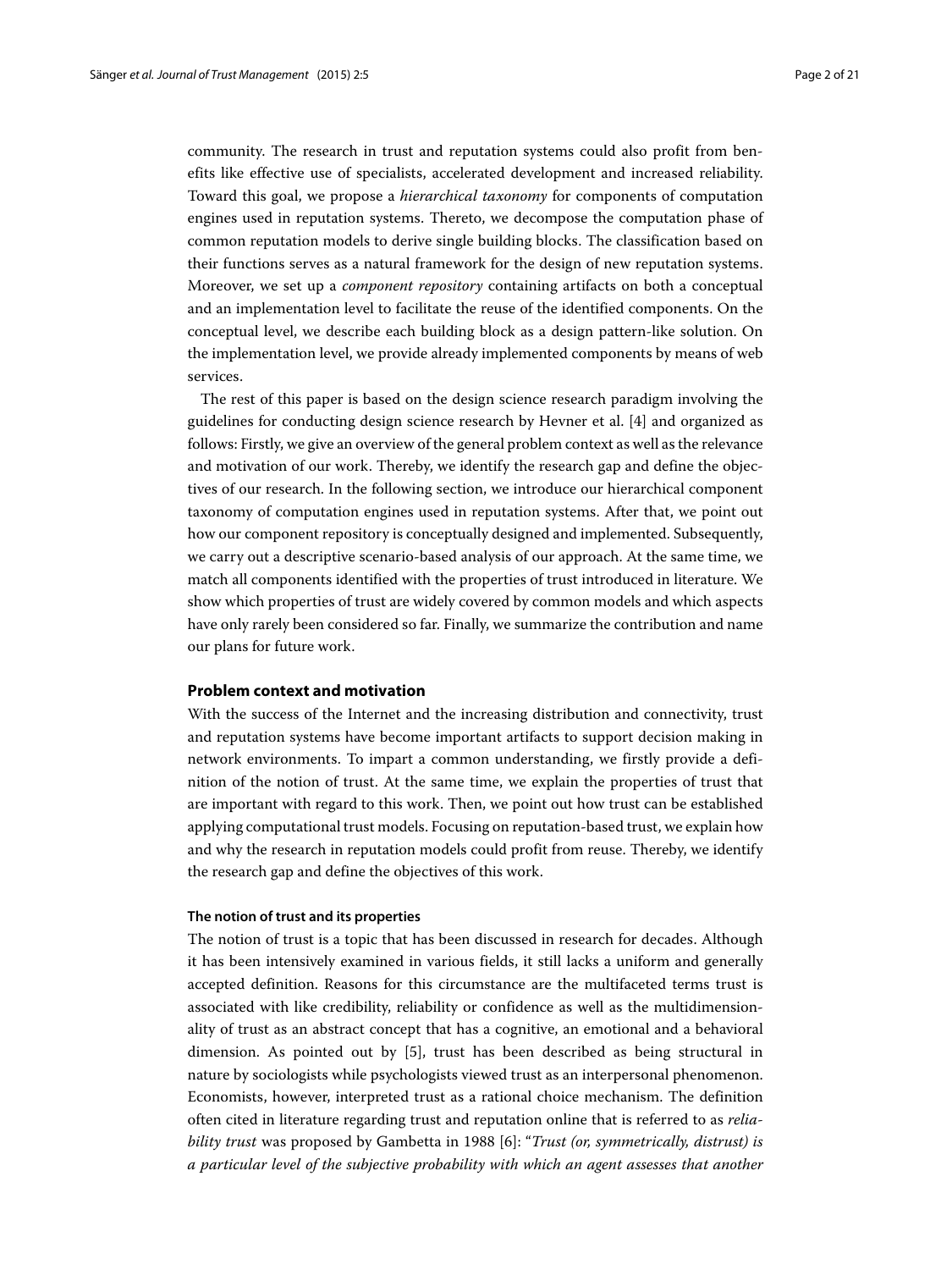*agent or group of agents will perform a particular action, both before he can monitor such action (or independently of his capacity ever to be able to monitor it) and in a context in which it affects his own action.*"

Multiple authors furthermore include security and risk which can lead to more complex definitions. Anyway, it is generally agreed that trust is multifaceted and dependent on a variety of factors. Moreover, there are several properties of trust described in literature (see Table [1\)](#page-2-0). These properties are important with respect to this work because they form the basis for many applied computation techniques in trust and reputation systems described in Section ['Hierarchical component taxonomy'.](#page-5-0) Reusable components could extend current models by the ability to gradually include these properties.

#### **Reputation-based trust**

In recent years, several trust models have been developed to establish trust. Thereby, two common ways can be distinguished, namely policy-based and reputation-based trust

<span id="page-2-0"></span>

| <b>Dynamic</b>         | Trust can increase or decrease through gathering new experiences. Moreover,<br>trust is said to decay with time (time-based aging [45]). Because of these char-<br>acteristics, trust values strongly depend on the time they are determined. The<br>greater importance of new experiences compared to old experiences has been<br>widely studied and considered in many trust models such as [32,47] or [30].                                                                                                                                                                                                                                                                                                                                                     |
|------------------------|--------------------------------------------------------------------------------------------------------------------------------------------------------------------------------------------------------------------------------------------------------------------------------------------------------------------------------------------------------------------------------------------------------------------------------------------------------------------------------------------------------------------------------------------------------------------------------------------------------------------------------------------------------------------------------------------------------------------------------------------------------------------|
| Context-dependent      | Trust is bound to a specific context. For example, Alice trusts Bob as her doctor.<br>However, she might not trust him as a cook to prepare a delicious meal for her.                                                                                                                                                                                                                                                                                                                                                                                                                                                                                                                                                                                              |
| Multi-faceted          | Even in the same context, a trust value may not reflect all aspects of this context<br>[43]. For example, a customer may trust a particular restaurant for its quality of<br>food but not for its quality of service. The overall trust on this restaurant depends<br>on the combination of the amount of trust in the specific aspects.                                                                                                                                                                                                                                                                                                                                                                                                                           |
| Propagative            | One property of trust made use of in several models is its propagativity. If Alice<br>trusts Bob, who in turn trusts Claire, Alice can derive trust on Claire from the rela-<br>tionships between her and Bob as well as between Bob and Claire. Because of<br>this propagative nature, it is possible to create trust chains passing trust from<br>one agent to another agent. As clarified by Christianson and Harbison [48], trust<br>is not automatically transitive although trust transitivity was assumed proven for<br>a long time. If Alice trusts Bob, who in turn trusts Claire, it does not inherently<br>mean that Alice trusts Claire. It follows from the foregoing that transitivity implies<br>propagation. The reverse, though, is not the case. |
| Composable             | When trust is propagated, a particular agent may be connected to multiple<br>trust chains. To come up with a final decision whether to trust or distrust this<br>agent, the trust information received from the different chains need to be com-<br>posed in order to build one aggregated picture. In this context, trust statements<br>propagated from nodes close to oneself should have greater influence on the<br>aggregated value than the ones from distant nodes (distance-based aging [45]).<br>Composition is potentially difficult if the trust statements are contradictory [14].                                                                                                                                                                     |
| Subjective             | The subjective nature of trust becomes clear if one thinks about a review on Ama-<br>zon [26]. A book review that totally reflects Alice's opinion will probably resolve<br>in a high level of trust against the reviewer Rachel. Bob, however, who disagrees<br>with the review, will have a lower trust in Rachel although it bases on the same<br>evidence.                                                                                                                                                                                                                                                                                                                                                                                                     |
| Fine-grained           | Although trust is sometimes modeled in a binary manner (i.e. either trust or dis-<br>trust), it is possible that Alice trusts both Bob and Claire but that she trusts Bob<br>more than Claire. Hence, there may be multiple discrete levels of trust such as<br>high, medium and low [41]. Mapped to numbers, trust may also be a continuous<br>variable taking values within a certain interval (e.g. between 0 and 1).                                                                                                                                                                                                                                                                                                                                           |
| <b>Event-sensitive</b> | It can take a long time to build trust. One negative experience, though, can<br>destroy it [23].                                                                                                                                                                                                                                                                                                                                                                                                                                                                                                                                                                                                                                                                   |
| Reflexive              | Trust in oneself is always at the maximum value.                                                                                                                                                                                                                                                                                                                                                                                                                                                                                                                                                                                                                                                                                                                   |
| Self-reinforcing       | It is human nature to preferentially interact with other agents that are trusted.<br>Analogously, agents will avoid interacting with untrustworthy agents. Thus, the<br>trustworthiness of other agents is inherently taken into consideration.                                                                                                                                                                                                                                                                                                                                                                                                                                                                                                                    |

**Table 1 Overview of properties of trust described in literature [\[14,](#page-19-0)[41-](#page-20-0)[46\]](#page-20-1)**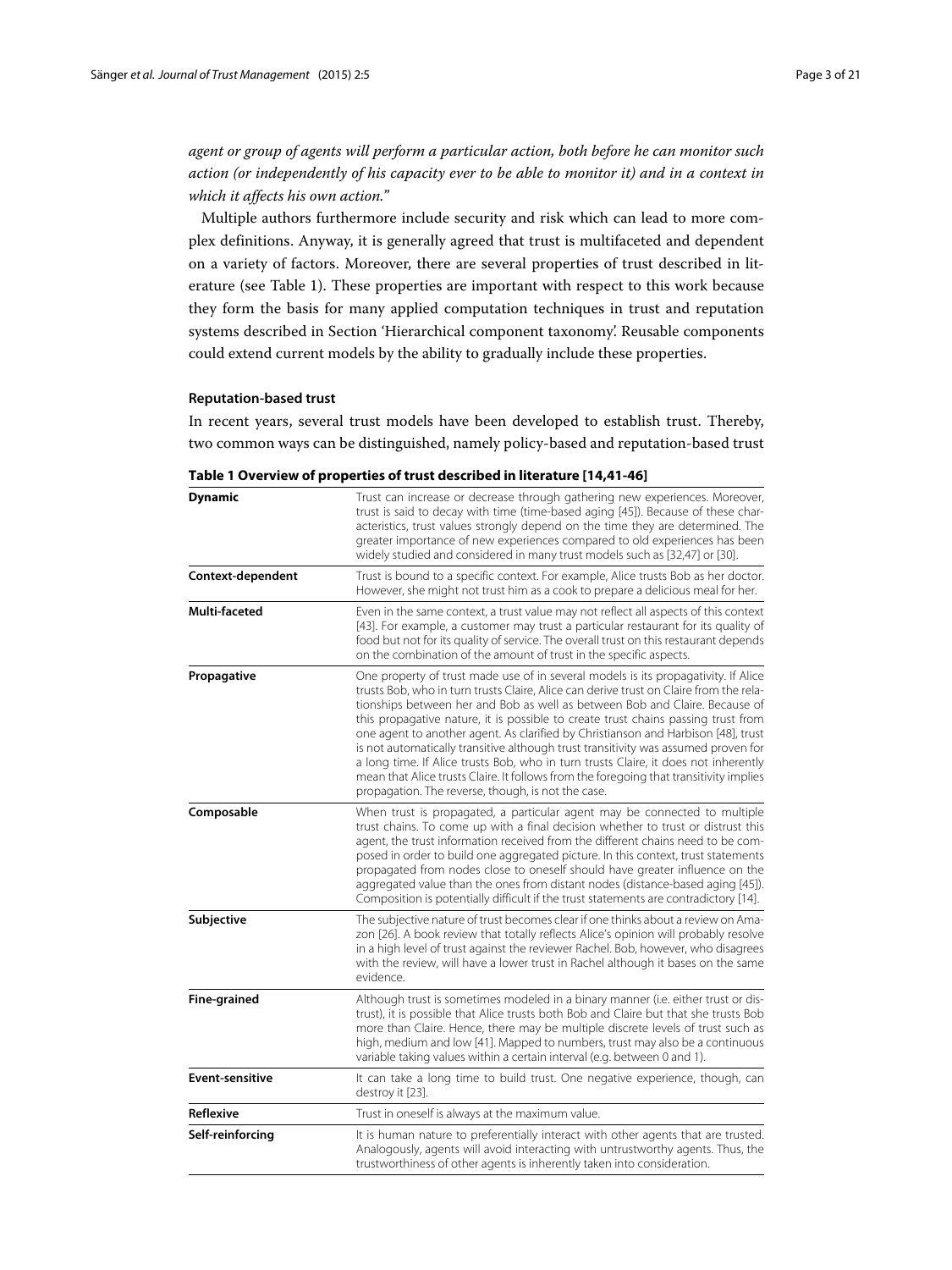establishment [\[7\]](#page-18-6). Policy-based trust is often referred to as a *hard security mechanism* due to the exchange of hard evidence (e.g. credentials). Reputation-based trust, in contrast, is derived from the history of interactions. Hence, it can be seen as an estimation of trustworthiness (*soft security*). In this work, we focus on reputation-based trust. Reputation is defined as follows: "*Reputation is what is generally said or believed about a person's or thing's character or standing.*" [\[8\]](#page-18-7).

It is based on referrals, ratings or reviews from members of a community. Therefore, it can be considered as a collective measure of trustworthiness [\[8\]](#page-18-7). Trustworthiness as a global value is objective. However, the trust an agent puts in someone or something as a combination of personal experience and referrals is subjective.

## **Research gap: design of reputation systems with reuse**

It has been argued (e.g. by [\[3\]](#page-18-2)) that most reputation-based trust models proposed in the academic community are built from scratch and do not rely on existing approaches. Only a few authors continue their research on the ideas of others. Thus, many approved models and promising thoughts go unregarded. The benefits of reuse, though, have been recognized in software engineering for years. However, there are only very few works that proposed single components to enhance existing approaches. Rehak et al. [\[9\]](#page-19-5), for instance, introduced a generic mechanism that can be combined with existing trust models to extend their capabilities by efficiently modeling context. The benefits of such a component that can easily be combined with existing systems are obvious. Nonetheless, research in trust and reputation still lacks in sound and accepted principles to foster reuse.

To gradually close this gap, we aim to provide a framework for the design of new reputation systems with reuse. As described above, we thereto propose a hierarchical component taxonomy of computation engines used in reputation systems. Based on this taxonomy, we set up a repository containing design knowledge on both a conceptual and an implementation level. On the one hand, the uniform and well-structured artifacts collected in this repository can be used by developers to select, understand and apply existing concepts. On the other hand, they may encourage researchers to provide novel components on a conceptual and an implementation level. In this way, the reuse of ideas, concepts and implemented components as well as the communication of reuse knowledge should be achieved. Furthermore, we argue that the reusable components we identify in this work could extend current reputation models by the ability to gradually include the properties of trust described above. To evaluate whether our taxonomy/framework can cover all aspects of trust, we finally provide a table matching our component classes with trust properties.

# **A hierarchical component taxonomy for computation methods in reputation systems**

To derive a taxonomy from existing models, our research includes two steps: (1) the analysis of the generic process of reputation systems and (2) the identification of logical components of the computation methods used in common trust and reputation models. A critical question is how to determine and classify single components. Thereto, we follow an approach to function-based component classification, which means that the taxonomy is derived from the functions the identified components fulfill.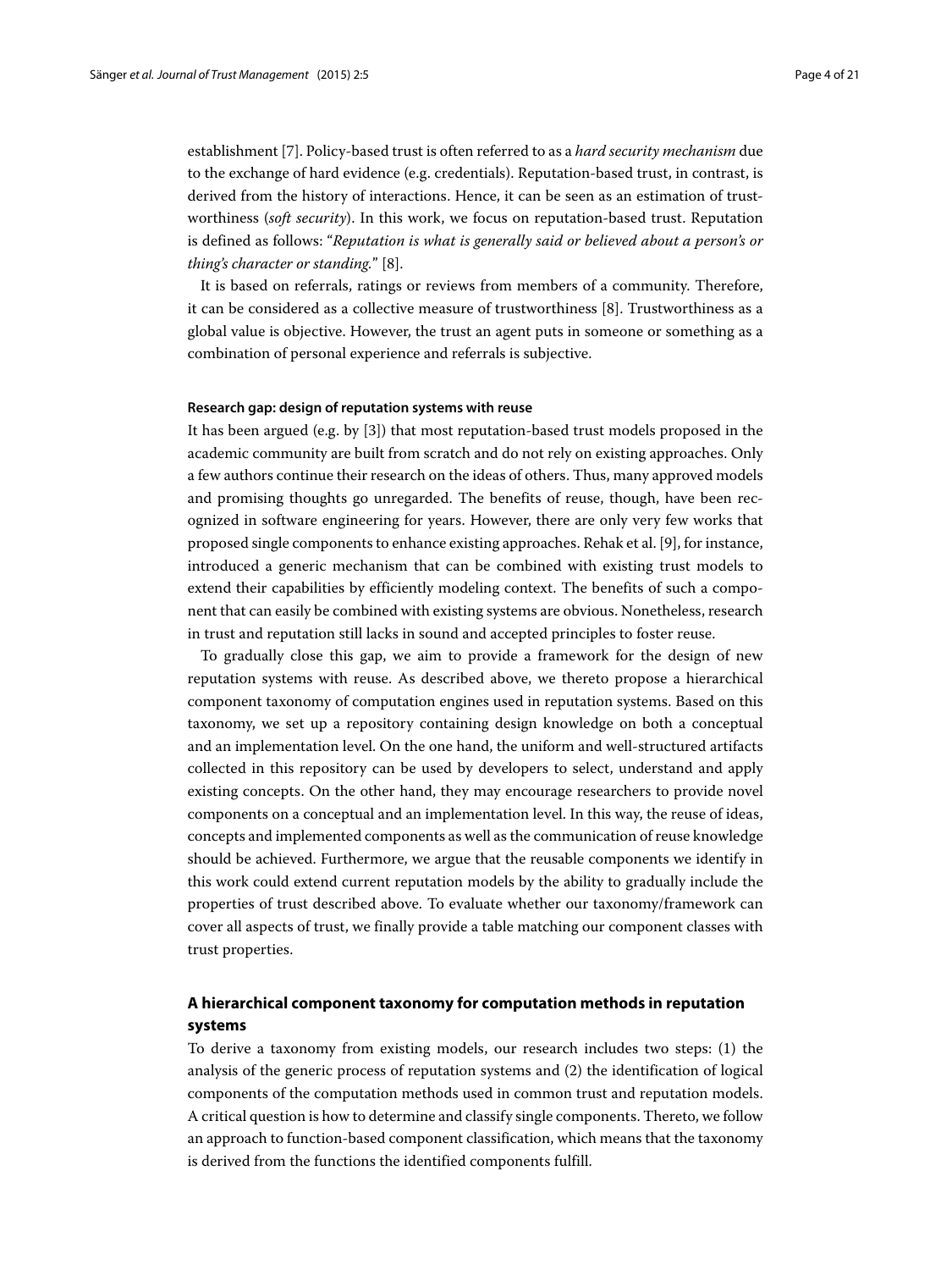## **The generic process of reputation systems**

The generic process of reputation systems, as depicted in Figure [1,](#page-4-0) can be divided into three steps: (1) *collection* & *preparation*, (2) *computation* and (3) *storage* & *communication*. These steps are adapted from the three fundamental phases of reputation systems identified by [\[10\]](#page-19-6) and [\[11\]](#page-19-7): feedback generation/collection, feedback aggregation and feedback distribution. Feedback aggregation as the central part of every trust and reputation system is furthermore divided into the three process steps *filtering*, *weighting* and *aggregation* taken together as computation. The context setting consists of a trustor who wants to build a trust relation toward a trustee by providing context and personalization parameters and receiving a trustee's reputation value.

#### *Collection and preparation*

In the collection and preparation phase, the reputation system gleans information about the past behavior of a trustee and prepares it for subsequent computing. Although personal experience is the most reliable, it is often not sufficiently available or nonexistent. Therefore, data from other sources needs to be collected. These can be various, ranging from public or personal collections of data centrally stored to data requested from different peers in a distributed network. After all available data is gathered, it is prepared for further use. Preparation techniques include normalization, for instance, which brings the input data from different sources into a uniform format. Once the preparation is completed, the reputation data serves as input for the computation phase.

#### *Computation*

The computation phase is the central part of every reputation system and takes the reputation information collected as input and generates a trust/reputation value as output. This phase can be divided into the three generic process steps *filtering*, *weighting* and *aggregation*. Depending on the computation engine, not all steps have to be implemented. The first two steps (filtering and weighting) preprocess the data for the subsequent aggregation. The need for these steps is obvious: The first question to be answered is *which* information is useful for further processing (filtering). The second process step concerns the question of *how relevant* the information is for the specific situation (weighting). In line with this, Zhang et al. [\[12\]](#page-19-8) pointed out that current trust models can be classified into the two broad categories *filtering-based* and *discounting-based*. The difference between filtering and weighting is that the filtering process reduces the information amount while

<span id="page-4-0"></span>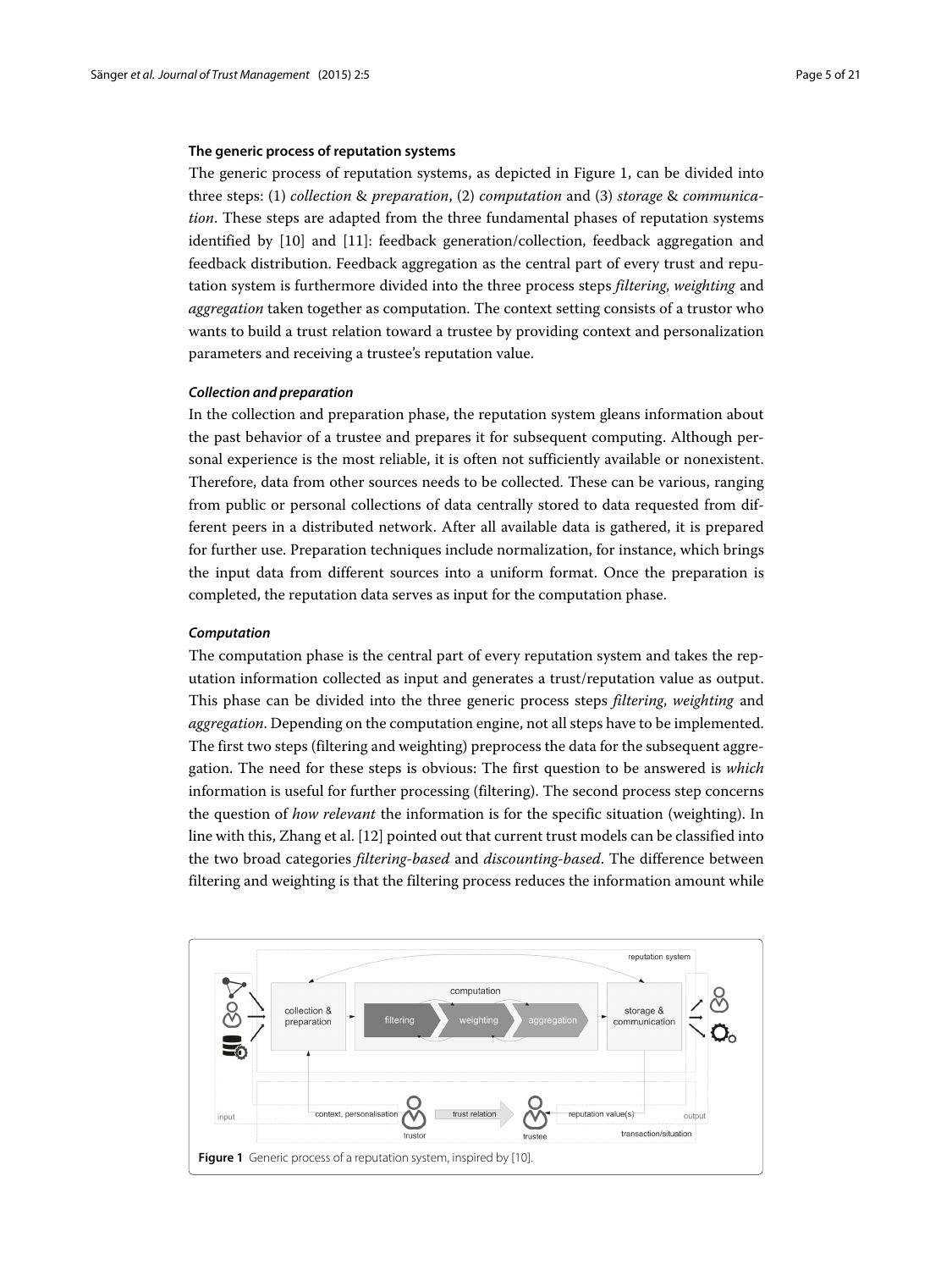it is enriched by weight factors in the second case. Therefore, filtering can be seen as *hard selection* while weighting is more like a *soft selection*. Finally, the reputation values are aggregated to calculate one or several reputation scores. Depending on the algorithm, the whole computation process or single process steps can be run through for multiple times.

## *Storage and communication*

After reputation scores are calculated, they are either stored locally, in a public storage or both depending on the structure (centralized/decentralized/hybrid) of the reputation system. Common reputation systems not only provide the reputation scores but also offer extra information to help the end-users understand the meaning of a score. They should furthermore reveal the computation process to accomplish transparency.

In this work, we focus on the computation phase, since the first phase (collection & preparation) and the last phase (storage & communication) strongly depend on the structure of the reputation system (centralized or decentralized). The computation phase, however, is independent of the structure and can look alike for systems implemented in both centralized and decentralized environments. Therefore, it works well for design with reuse.

#### <span id="page-5-0"></span>**Hierarchical component taxonomy**

In this section, the computation process is examined in detail. We introduce a novel hierarchical component taxonomy that is based on the functional blocks of common reputation systems identified in this work. Thereto, we clarify the objectives of the identified classes (functions) and name common examples. Our analysis and selection of reputation systems is based on different surveys [\[2](#page-18-1)[,3,](#page-18-2)[8](#page-18-7)[,13,](#page-19-9)[14\]](#page-19-0). Figure [2](#page-5-1) gives an overview of the primary and secondary classes identified.

<span id="page-5-1"></span>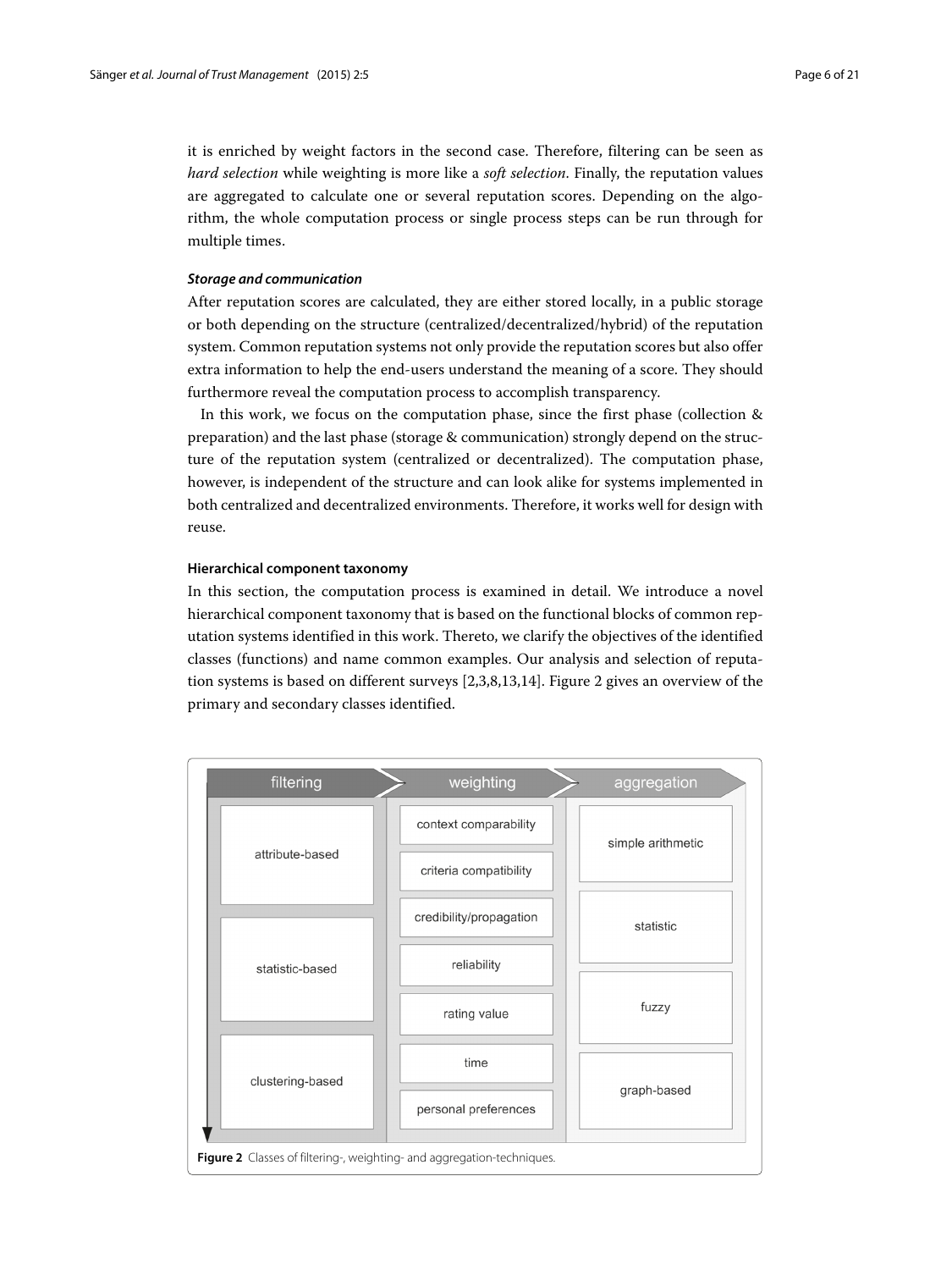Beginning with the filtering phase, the three broad classes *attribute-based*, *statisticbased* and *clustering-based* filtering can be identified:

- 1. **Attribute-based filtering**: In several trust models, input data is filtered based on a constraint-factor defined for the value of single attributes. Attribute-based filters mostly implement a very simple logic, in which an attribute is usually compared to a reference value. Due to their lightweight, they are proper for reducing huge amounts of input data to the part necessary for the reputation calculation. Besides the initial filtering of input data, it is often applied after the weighting phase in order to filter referrals that have been strongly discounted. Time is an example of an attribute that is often constrained because it is desirable to disregard very old ratings. eBay's reputation system, for instance, only considers transactions having occurred in the last 12 months for their overview of positive, neutral and negative ratings. Other models such as Sporas [\[15\]](#page-19-10) ignore every referral but the latest, if one party rated another party more than once. In this way, simple ballot stuffing attacks can be prevented. In ballot stuffing attacks, parties improve their reputation by means of positive ratings after fake transactions.
- 2. **Statistic-based filtering**: Further techniques that are used to enhance the robustness of trust models against the spread of false rumors apply statistical patterns. Whitby et al. [\[16\]](#page-19-11), for example, proposed a statistical filter technique to filter out unfair ratings in Bayesian reputation systems applying the majority rule. The majority rule considers feedback that is far away from the majority's referrals as dishonest. In this way, dishonest or false feedback can easily be detected and filtered.
- 3. **Clustering-based filtering**: Clustering-based filter use cluster analysis approaches to identify unfair ratings. These approaches are comparatively expensive and therefore rarely used as filtering techniques. An exemplary procedure is to analyze an advisor's history. Since a rater never lies to himself, an obvious way to detect false ratings is to compare own experience with the advisor's referrals. Thus, both fair and unfair ratings can be identified. iCLUB [\[17\]](#page-19-12), for example, calculates clusters of advisors whose evaluations against other parties are alike. Then, the cluster being most similar to the own opinion is chosen as fair ratings. If there is no common experience (e.g. bootstrapping), the majority rule will be applied. Another example for an approach using cluster filtering was proposed by Dellarocas [\[18\]](#page-19-13).

Once all available information is reduced to those suitable for measuring trust and reputation in the current situation, it becomes clear that various data differ in their characteristics (e.g. context, reliability). Hence, the referrals are weighted in the second process step based on different factors. In contrast to the filtering step, applied techniques differ strongly. For that reason, our classification of weighting techniques is based on the properties of referrals that are analyzed for the discounting. We distinguish between the following classes:

1. **Context comparability**: Reputation data is always bound to the specific context in which it is created. Ratings that are generated in one application area might not be automatically applicable in another application area. In e-commerce, for instance, transactions are accomplished involving different prices, product types, payment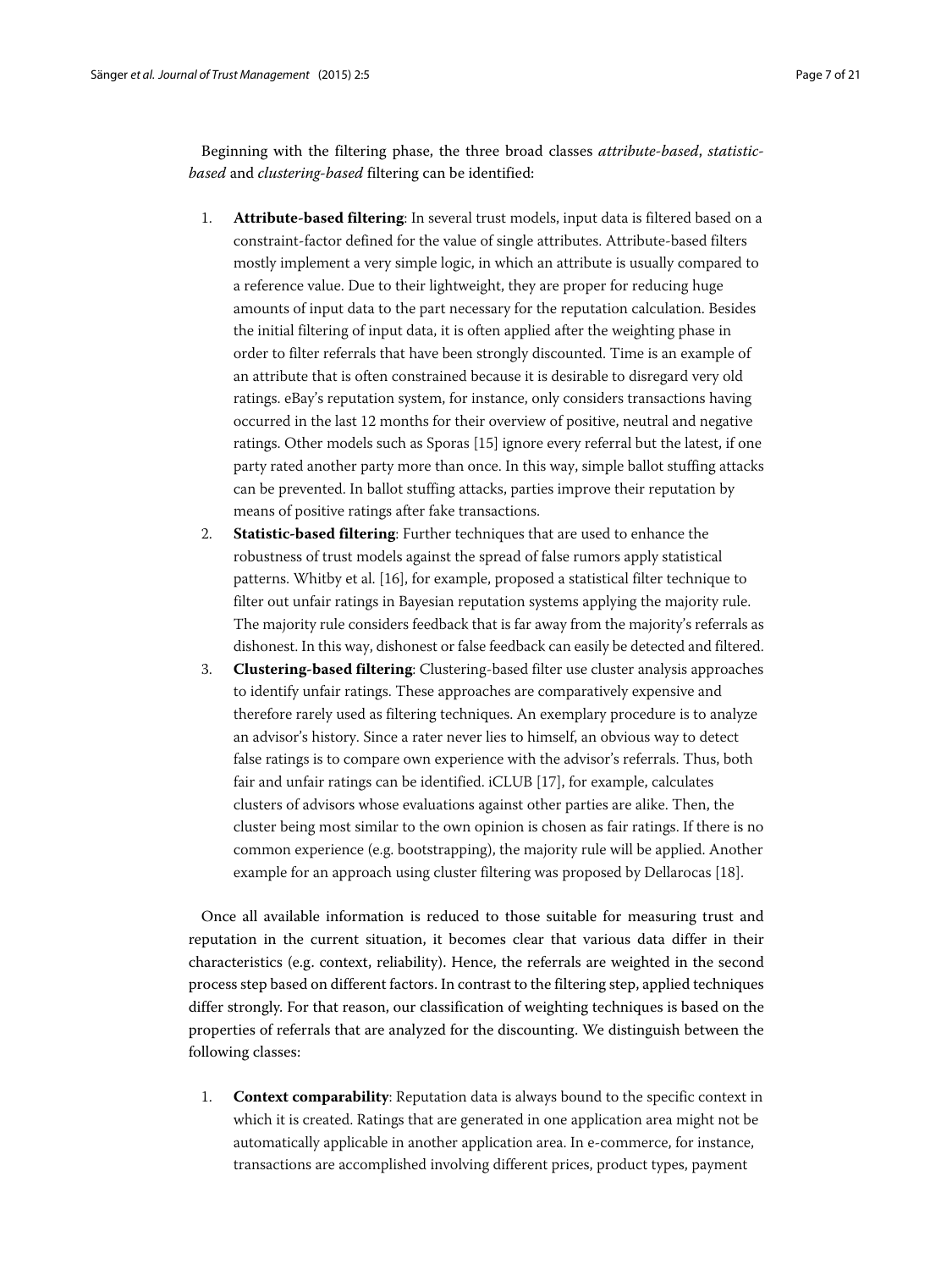methods, quality or time. The non-consideration of this context leads to the value imbalance problem where a malicious seller can build a high reputation by selling cheap products while cheating on expensive ones. To increase comparability and avoid such situations, context has become a crucial attribute for many current approaches like [\[19\]](#page-19-14) or [\[9\]](#page-19-5).

- 2. **Criteria comparability**: Besides the context in which feedback is created, the criteria that underlie the evaluation are important. Particularly, if referrals from different application areas or communities are integrated, criteria comparability can be crucial. In file-sharing networks, for instance, a positive rating is often granted with a successful transaction independent of the quality of service. On e-commerce platforms, in contrast, quality may be a critical factor for customer satisfaction. Other distinctions could be the costs of reviews, the level of anonymity or the number of peers in different communities or application areas. Weighting based on criteria comparability can compensate these differences.
- 3. **Credibility/propagation**: In network structures such as in the web-of-trust, trust can be established along a recommendation or trust chain. Obviously, referrals that have first-hand information about the trustworthiness of an agent are more credible than referrals received at second-hand (with propagation degree of two) or higher. Therefore, several models apply a propagation (transitivity) rate to discount referrals based on their distance. The biometric identity trust model [\[20\]](#page-19-15), for instance, derives the reputation-factor from the distance of nodes in a web-of-trust.
- 4. **Reliability**: Reliability or honesty of referrals can strongly affect the weight of reviews. The concept of feedback reputation that measures the agents' reliability in terms of providing honest feedback is often applied. As a consequence, referrals created by agents having a low feedback reputation have a low impact on the aggregated reputation. The bases for this calculation can be various. Google's PageRank [\[21\]](#page-19-16), for instance, involves the position of every website connected to the trustee in the web graph in their recursive algorithm. Epinions [\[22\]](#page-19-17), on the other hand, allows users to directly rate reviews and reviewers. In this way, the effects of unfair ratings are diminished.
- 5. **Rating value**: Trust is event sensitive. For stronger punishment of bad behavior, the weight of positive ratings compared to negative ratings can be calculated asymmetrically. An example for a model using an "adaptive forgetting scheme" was proposed by Sun et al. [\[23\]](#page-19-4), in which good reputation can be built slowly through good behavior but easily be ruined through bad behavior.
- 6. **Time**: Due to the dynamic nature of trust, it has been widely recognized that time is one important factor for the weighting of referrals. Old feedback might not be as relevant for reputation scoring as new referrals. An example measure for time-based weighting is the "forgetting factor" proposed by Jøsang [\[24\]](#page-19-18).
- 7. **Personal preferences**: Reputation systems are used by various end-users (e.g. human decision makers, services). Therefore, a reputation system must allow the adaptation of its techniques to subjective personal preferences. Different actors might have different perceptions regarding the importance of direct experience and referrals, the significance of distinct information sources or the rating of newcomers.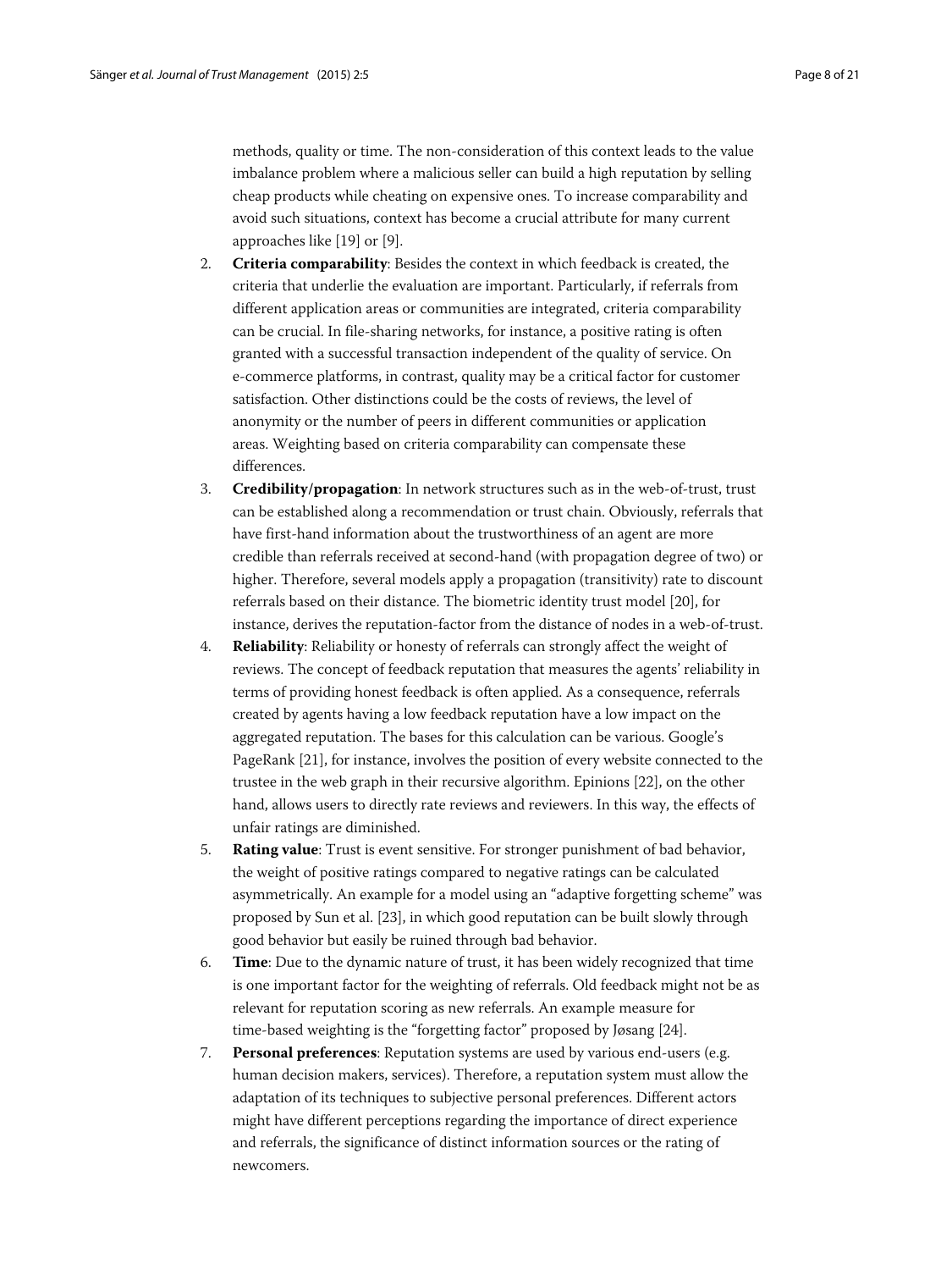The tuple of reputation data and weight-factor(s) serve as input for the third step of the computation process - the aggregation. In this phase, one or several trust/reputation values are calculated by composing the available information. In some cases, the weighting and the aggregation process are run through repetitively in an iterative manner. However, the single steps can still be logically separated. The list of proposed algorithms to aggregate trust and reputation values has become very long during the last decade. Here, we summarize the most common aggregation techniques and classify them into the four blocks *simple arithmetic*, *statistic*, *fuzzy* and *graph-based models*:

- 1. **Simple arithmetic**: The first class includes simple aggregation techniques like ranking, summation or average. Ranking is a very basic way to measure trustworthiness. In ranking algorithms, ratings are counted and organized in a descending order based on that value. This measure has no exact reputation score. Instead, it is frequently used as a proxy for the relative importance/trustworthiness. Examples for systems using ranking algorithms are message boards like Slashdot [\[25\]](#page-19-19) or citation counts used to calculate the impact factor in academic literature. Other aggregation techniques that are well known due to the implementation on eBay or Amazon [\[26\]](#page-19-3) are the summation (adding up positive and negative ratings) or the average of ratings. Summation, though, can easily be misleading, since a value of 90 does not reveal the composition of positive and negative ratings (e.g. +100,-10 or +90,0). The average, on the other hand, is a very intuitive and easily understandable algorithm.
- 2. **Statistic**: Many of the prominent trust models proposed in the last years use a statistical approach to provide a solid mathematical basis for trust management. Applied techniques range from Bayesian probability over belief models to Hidden Markov Models. All models based on the beta probability density function (beta PDF) are examples for models simply using Bayesian probability. The beta PDF represents the probability distributions of binary events. The <sup>a</sup> priori reputation score is thereby gradually updated by new ratings. The result is a reputation score that is described in a beta PDF function parameter tuple  $(\alpha, \beta)$ , whereby  $\alpha$ represents positive and β represents negative ratings. A well known model using the beta PDF is the Beta Reputation system [\[24\]](#page-19-18). A weakness of Bayesian probabilistic models, however, is that they cannot handle uncertainty. Therefore, belief models extend the probabilistic approach by Dempster-Shafer theory (DST) or subjective logic to include the notion of uncertainty. Trust and reputation models involving a belief model were proposed by Jøsang [\[27\]](#page-19-20) or Yu and Singh [\[28\]](#page-19-21). More complex solutions that are based on machine learning, use the Hidden Markov Model, a generalization of the beta model, to better cope with the dynamic behavior. An example was introduced by Malik et al. [\[29\]](#page-19-22).
- 3. **Fuzzy**: Aggregation techniques classified as fuzzy models use fuzzy logic to calculate a reputation value. In contrast to classical logic, fuzzy logic allows to model truth or falsity within an interval of [0,1]. Thus, it can describe the degree to which an agent/resource is trustworthy or not trustworthy. Fuzzy logic has been proven to deal well with uncertainty and mimic the human decision making process [\[30\]](#page-19-2). Thereby, a linguistic approach is often applied. REGRET [\[31\]](#page-19-23) is one prominent example of a trust model making use of fuzzy logic.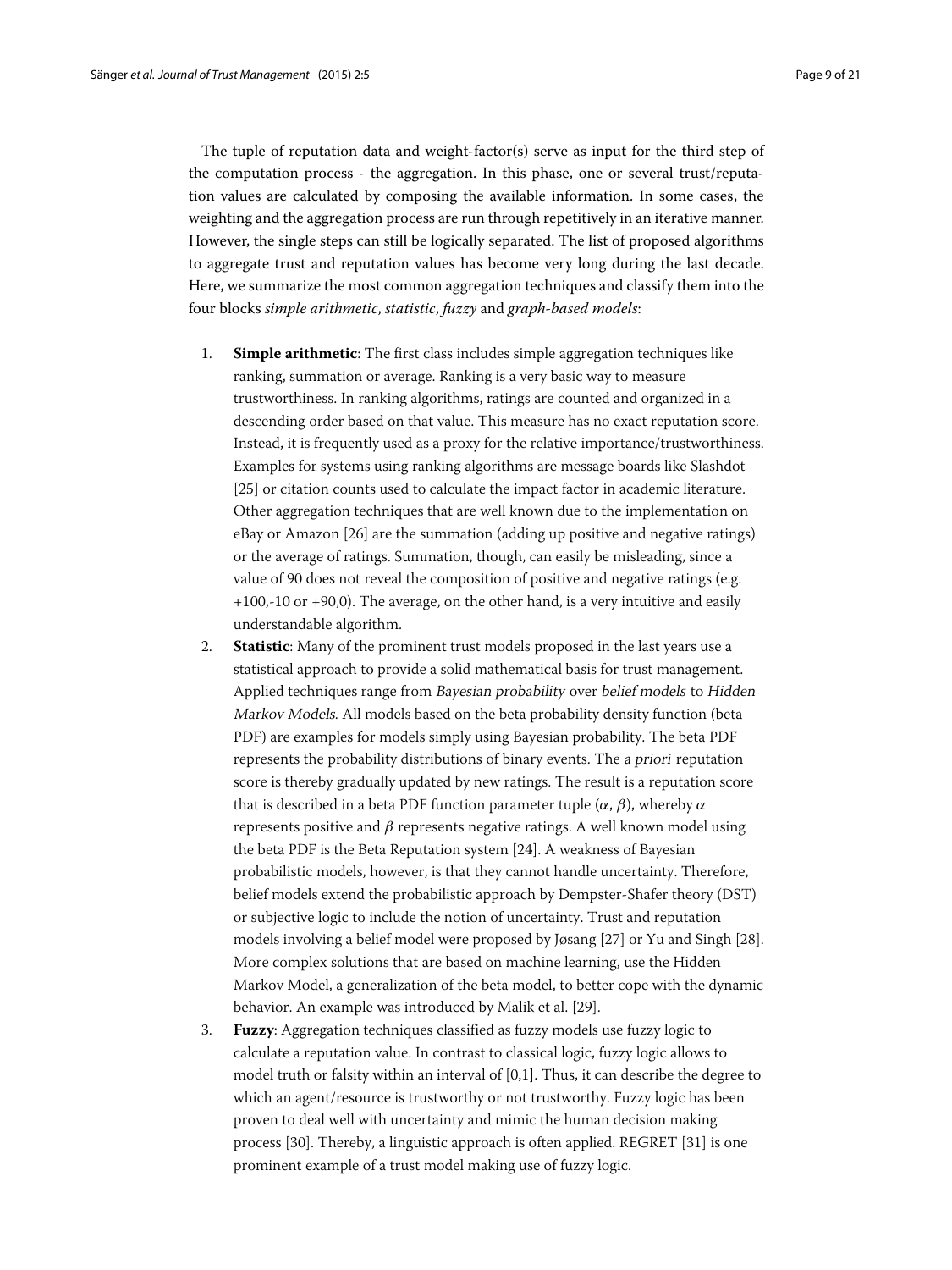4. **Graph-based**: A variety of trust models employ a graph-based approach. They rely on different measures describing the position of nodes in a network involving the flow of transitive trust along trust chains in network structures. As online social networks have become popular as a medium for disseminating information and connecting people, many models regarding trust in social networks have lately been proposed. Graph-based approaches use measures from the field of graph theory such as centrality (e.g. Eigenvector, betweenness), distance or node-degree. Reputation values, for instance, grow with the number of incoming edges (indegree) and increase or decrease with the number of outgoing edges (out-degree). The impact of one edge on the overall reputation can depend on several factors like the reputation of the node an edge comes from or the distance of two nodes. Popular algorithms using graph-based flow model are Google's PageRank [\[21\]](#page-19-16) as well as the Eigentrust Algorithm [\[32\]](#page-19-1). Other examples are the web-of-trust or trust models particularly designed for social networks as described in [\[14\]](#page-19-0). As mentioned above, the weighting and aggregation phases are incrementally run through for several times due to the incremental nature of these algorithms.

The classification of the computation engine's components used in different trust models in this taxonomy is not limited to one component of each primary class. Depending on the computation process, several filtering, weighting and aggregation techniques can be combined and run through more than once. Malik et al. [\[29\]](#page-19-22), for instance, introduced a hybrid model combining heuristic and statistical approaches. However, our taxonomy can reveal the single logical components a computation engine is built on. Moreover, it serves as an overview of existing approaches. Since every currently known reputation system can find its position, to the best of our knowledge, this taxonomy can be seen as complete. Though, an extension by new classes driven by novel models and ideas is possible. Our hierarchical component taxonomy currently contains 3 primary component classes, 14 secondary component classes, 23 component terms and 29 subsets. Table [2](#page-10-0) shows an excerpt of the hierarchical component taxonomy with building blocks of the primary class "weighting". The full taxonomy is provided in Additional file [1:](#page-18-8) Table S1.

## **The component taxonomy as a framework for design with reuse**

The hierarchical component taxonomy introduced in the former section serves as a natural framework for the design of reputation systems with reuse. To support this process, we set up a component repository combining a knowledge and a service repository. Thus, it does not only contain information about software components on implementation level but also provides extensive descriptions of the ideas applied on a conceptual level. This comprehensive set of fundamental component concepts and ideas combined with the related implementation allows the reuse of both ideas and already implemented components.

In this section, we firstly describe the conceptual design of our component repository in detail. Then, we elaborate on the implementation of a web application employing our thorough repository to provide design knowledge for reuse on a conceptual and an implementation level.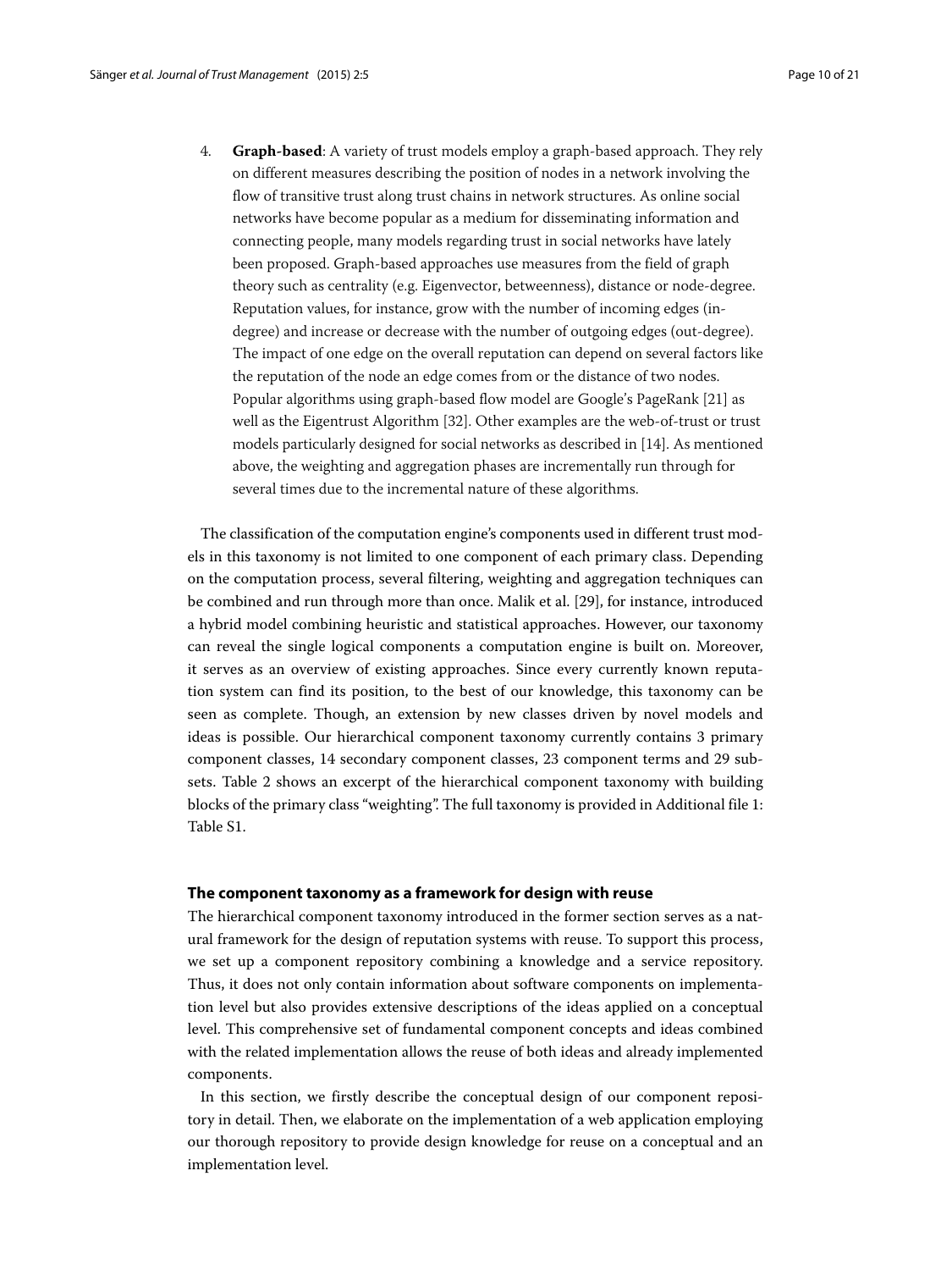| Primary<br>component<br>class | Secondary<br>component<br>class | <b>Component term</b>  | <b>Subset</b>       | <b>Description</b>                                                                                           |  |  |
|-------------------------------|---------------------------------|------------------------|---------------------|--------------------------------------------------------------------------------------------------------------|--|--|
|                               | credibility/<br>propagation     | propagation discount   |                     | Discount referrals along<br>trust chains                                                                     |  |  |
|                               |                                 | subjective reliability | property similarity | Discount based on<br>similarity of personal<br>properties                                                    |  |  |
|                               |                                 |                        | rating similarity   | Discount referrals based<br>on similarity of ratings<br>toward other agents                                  |  |  |
| weighting                     | reliability                     |                        | Explicit            | Discount based on explicit<br>reputation information like<br>referrals or certificates                       |  |  |
|                               |                                 | objective reliability  | Implicit            | Discount based on implicit<br>reputation information like<br>profile age, number of<br>referrals or position |  |  |
|                               | rating value                    | asymmetric rating      |                     | Strongly discount positive<br>ratings compared to<br>negative ratings (event<br>sensitive)                   |  |  |
|                               | .                               | .                      | .                   | .                                                                                                            |  |  |

<span id="page-10-0"></span>**Table 2 Excerpt of the hierarchical component taxonomy with descriptions**

# **Conceptual design of the component repository**

Reuse-based software engineering can be implemented on different levels of abstraction, ranging from the reuse of ideas to the reuse of already implemented software components for a very specific application area. In this work, we want to apply our taxonomy for reuse on two levels – a conceptual level and an implementation level. Therefore, the developed repository provides design knowledge for reuse on two logical layers (see Figure [3\)](#page-10-1).

<span id="page-10-1"></span>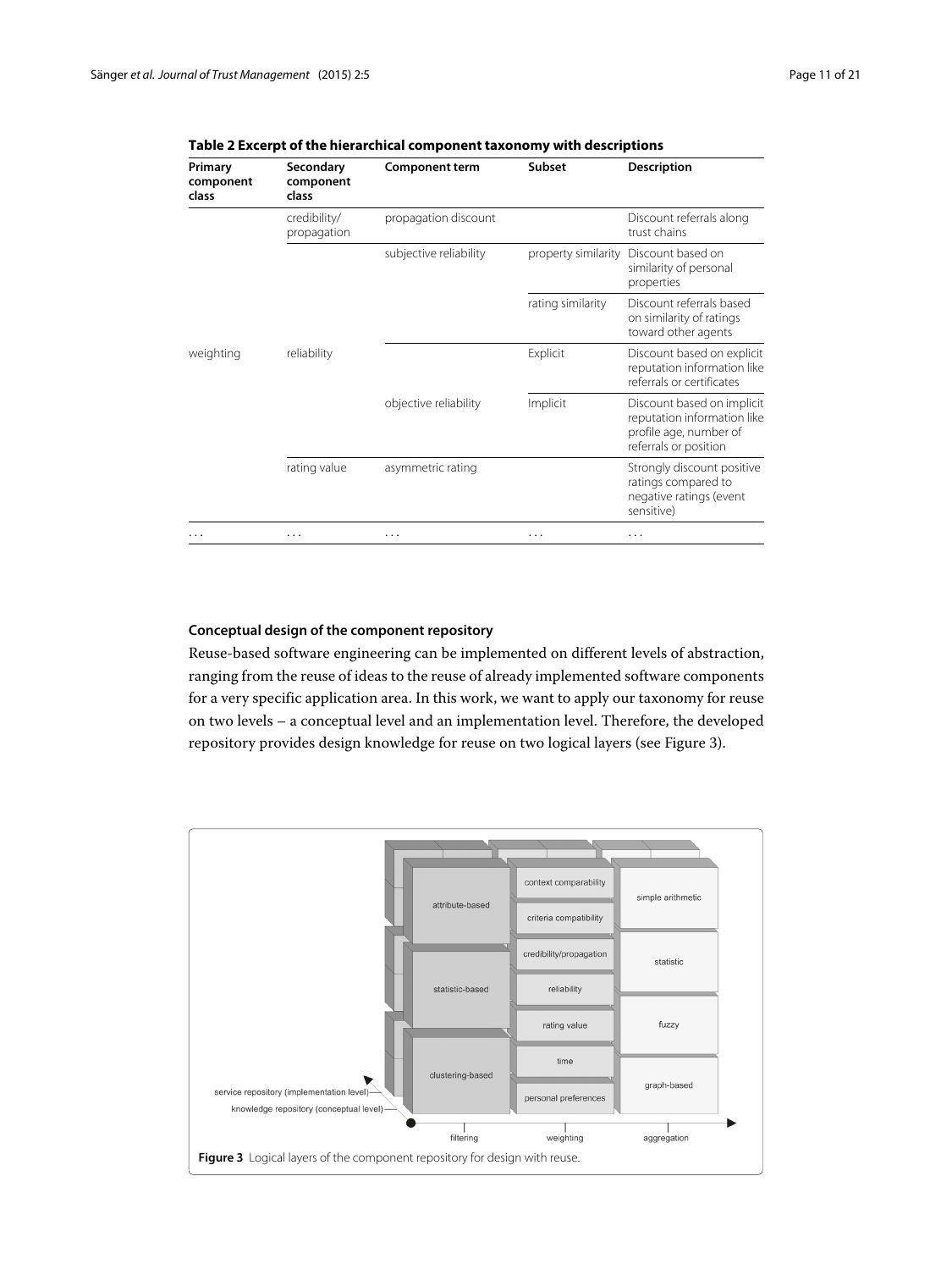## *Reuse on conceptual level*

When reusing an implemented component, one is unavoidably constrained by design decisions that have been made by the developer. A way to prevent this is to conceive more abstract designs that do not specify the implementation. Thus, we provide an abstract solution to a problem by means of design pattern-like concepts. Design patterns are descriptions of commonly occurring problems and a generic solution to the problems that can be used in different settings [\[33\]](#page-19-24). Our design pattern-like concepts consist of essential elements that are exemplary depicted in Table [3.](#page-11-0)

#### *Reuse on implementation level*

On implementation level, we provide fully implemented reusable components by means of web services in a service-orientated architecture. These services encapsulate the concepts' logic and functionality in independent and interchangeable modules to achieve the separation of concerns. The web services are incorporated via well-defined interfaces. All services provided are registered as artifacts in the service repository. An artifact contains essential information about one live reachable service such as ID, type (REST or ws), URL, description, parameters, example calls, example output, the design pattern that is implemented by the service, and tags describing the functionality. Table [4](#page-12-0) shows an example artifact for the design pattern described above.

<span id="page-11-0"></span>

| <b>Component term</b>      | <b>Context similarity</b>                                                                                                                                                                                                                                        |  |  |  |  |  |  |
|----------------------------|------------------------------------------------------------------------------------------------------------------------------------------------------------------------------------------------------------------------------------------------------------------|--|--|--|--|--|--|
| <b>Subset</b>              | Absolute congruence                                                                                                                                                                                                                                              |  |  |  |  |  |  |
| <b>Description</b>         | This component uses an absolute congruence metric as similarity measure to<br>identify context similarity.                                                                                                                                                       |  |  |  |  |  |  |
| <b>Problem description</b> | Reputation data is always bound to the specific context in which it was created.<br>Ratings that were generated in one application area might not be automatically<br>applicable in another application area which can result in the value imbalance<br>problem. |  |  |  |  |  |  |
| Solution description       | Apply similarity measurement between context $c_i$ (reference context) and con-<br>text $c_i$ of referrals in the referral set to deliver a weight-factor for each item of the<br>referral set using the following formula:                                      |  |  |  |  |  |  |
|                            | $w(c_1, c_2) := \frac{k(c_i) \cap k(c_j)}{k(c_i) \cup k(c_i)}$                                                                                                                                                                                                   |  |  |  |  |  |  |
|                            | $k(c_i)$ denotes the total number of keywords describing context $c_i$ .                                                                                                                                                                                         |  |  |  |  |  |  |
| <b>Applicability</b>       | Set of nominal context attributes.                                                                                                                                                                                                                               |  |  |  |  |  |  |
| Code example (php)         |                                                                                                                                                                                                                                                                  |  |  |  |  |  |  |
|                            | function calculate values (\$reference, \$context sets) {<br>\$reference context = \$reference['context attributes'];<br>$$return values = array()$ ;<br>$while(!empty(\xi)$ context sets)) {<br>shortened<br>return \$return values;                            |  |  |  |  |  |  |
| Implementation             | Context similarity-based weighting service (absolute congruence)                                                                                                                                                                                                 |  |  |  |  |  |  |
| Literature                 |                                                                                                                                                                                                                                                                  |  |  |  |  |  |  |
|                            | • Mohammad Gias Uddin, Mohammad Zulkernine, and Sheikh Igbal<br>Ahamed. 2008. CAT: a context-aware trust model for open and dynamic<br>systems. In Proceedings of the 2008 ACM symposium on Applied<br>computing (SAC '08). ACM, New York, NY, USA, 2024-2029.   |  |  |  |  |  |  |
| Tags                       | weighting, context, similarity, congruence                                                                                                                                                                                                                       |  |  |  |  |  |  |

**Table 3 Design pattern on the conceptual level (example)**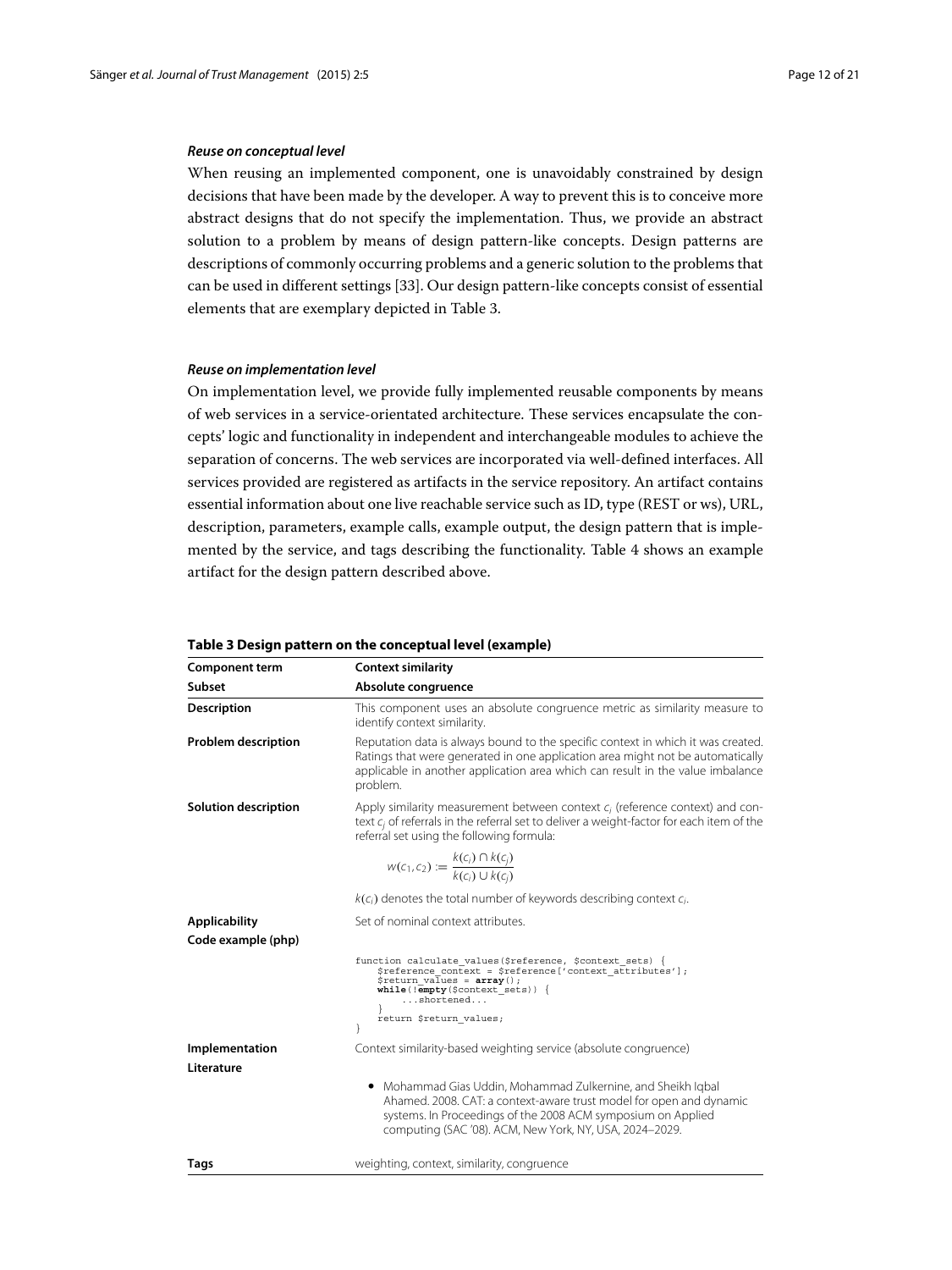| <b>Component term</b> | <b>Context similarity</b>                                                                                                                                                                                                                                                                                                                                                                                 |  |  |  |  |  |  |
|-----------------------|-----------------------------------------------------------------------------------------------------------------------------------------------------------------------------------------------------------------------------------------------------------------------------------------------------------------------------------------------------------------------------------------------------------|--|--|--|--|--|--|
| Subset                | Absolute congruence                                                                                                                                                                                                                                                                                                                                                                                       |  |  |  |  |  |  |
| <b>Type</b>           | <b>REST</b>                                                                                                                                                                                                                                                                                                                                                                                               |  |  |  |  |  |  |
| Demo                  | http://trust.bayforsec.de/ngot/webservice/Client/?=Weighting-congruence-absolute-<br>call.php                                                                                                                                                                                                                                                                                                             |  |  |  |  |  |  |
| Description           | This service provides an absolute similarity measurement between a reference context<br>and a context-set of referrals.<br>Example: The sets 'registered','charged', 'verified' and 'registered', 'costless', 'unverified'<br>have a similarity of 1/3.                                                                                                                                                   |  |  |  |  |  |  |
| <b>Parameters</b>     |                                                                                                                                                                                                                                                                                                                                                                                                           |  |  |  |  |  |  |
|                       | // define words that describe the quality of a referall<br>\$reference context : $array("words" => array (TEXT));$                                                                                                                                                                                                                                                                                        |  |  |  |  |  |  |
|                       | \$referral sets = array(\$context set);                                                                                                                                                                                                                                                                                                                                                                   |  |  |  |  |  |  |
|                       | \$referral set = $array($ "id" => NUMBER, "words" => $array($ (TEXT) $);$                                                                                                                                                                                                                                                                                                                                 |  |  |  |  |  |  |
| <b>Example call</b>   |                                                                                                                                                                                                                                                                                                                                                                                                           |  |  |  |  |  |  |
|                       | require once('WebserviceCallHelper.php');                                                                                                                                                                                                                                                                                                                                                                 |  |  |  |  |  |  |
|                       | \$arguments = array("words" => array ("registered","charged","verified"));<br>$$referral set = array()$ ;<br>Steferral_set [0] = array ("id" => "10000", "words" =><br>Steferral_set [0] = array ("id" => "10000", "words" =><br>array ("registered","costless", "unverified"));<br>Steferral_set [1] = array ("id" => "10001", "words" =><br>Steferral<br>array ("registered", "costless", "verified")); |  |  |  |  |  |  |
|                       | \$webservice call = new WebserviceCallHelper(array(<br>'base url' => WEBSERVICE URL,<br>'format' => "html",<br>'component' => "Weighting\CongruenceAbsolute"                                                                                                                                                                                                                                              |  |  |  |  |  |  |
|                       | ));<br>\$webservice call->get result(\$arguments, \$referral set);                                                                                                                                                                                                                                                                                                                                        |  |  |  |  |  |  |
| Example output        |                                                                                                                                                                                                                                                                                                                                                                                                           |  |  |  |  |  |  |
|                       | Array                                                                                                                                                                                                                                                                                                                                                                                                     |  |  |  |  |  |  |
|                       | $[status]$ => 200<br>[data] => Array                                                                                                                                                                                                                                                                                                                                                                      |  |  |  |  |  |  |
|                       | $[0] \Rightarrow$ Array<br>$\left($<br>$[0]$ => 10000<br>$[1]$ => 0.2<br>$\lambda$<br>$[1] \Rightarrow$ Array<br>(<br>$[0]$ => 10001<br>$[1]$ => 1<br>$\lambda$<br>$[2] \Rightarrow$ Array<br>$\left($<br>$[0]$ => 10002<br>$[1]$ => 0.5<br>$\lambda$<br>$\left( \right)$                                                                                                                                 |  |  |  |  |  |  |
|                       | <b>Pattern Implemented</b> Context similarity (Absolute congruence)                                                                                                                                                                                                                                                                                                                                       |  |  |  |  |  |  |
| Tags                  | weighting, context, similarity, congruence                                                                                                                                                                                                                                                                                                                                                                |  |  |  |  |  |  |

<span id="page-12-0"></span>**Table 4 Web service description on implementation level (example)**

## **Implementation of the repository**

To demonstrate the feasibility of our approach, we have prototypically implemented the repository as a web-based application in a three-tier client-server-architecture [\[34\]](#page-19-25). To give an overview of the chosen architecture, we distinguish between server-side and client-side implementation.

# *Server-side*

On server-side, the logic is implemented in PHP on an Apache server (logic layer) connecting to a MySQL database (persistent layer). The MySQL database contains all data regarding the design patterns as described in Table [2.](#page-10-0) Each of these design patterns is also implemented in a web service. To enable a standardized realization of new web services and a flawless call via standardized interfaces, we employ an abstract class *Component*. All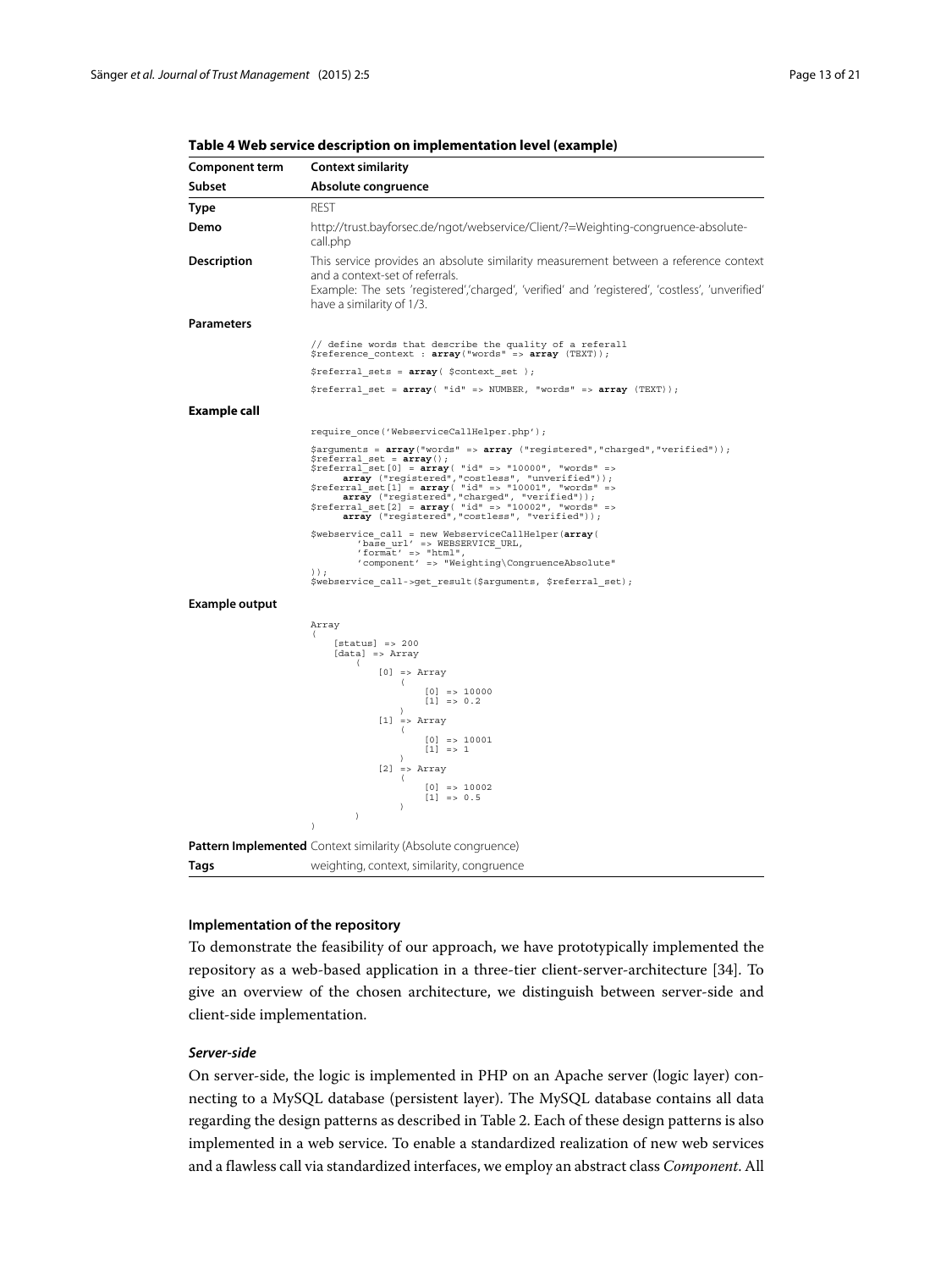components (implemented as web services) must inherit from this class, which particularly requires overwriting the function *calculate\_values*. To make the generic component independent of the input data, developers are advised to make use of the PHP function *func\_get\_args()*. In this way, distinct components can receive a variety of arguments. To consistently handle client calls, our architecture is extended by a *WebserviceCallHandler*. Figure [4](#page-13-0) depicts the schematic layout.

All web services implementing the trust pattern currently described in our knowledge repository have been created and registered as artifacts in our service repository [\[34\]](#page-19-25). Furthermore, these artifacts are described in detail including a definition of input, output and example calls as defined in Table [4.](#page-12-0)

## <span id="page-13-1"></span>*Client-side*

On client-side (presentation layer), we employ the current web standards HTML5, JavaScript and CSS (Bootstrap). The front end is divided into three main pages – "overview", "knowledge repository" and "service repository" – which provide information on the general concept, the trust patterns and the web services. To enable a standardized call of a web service from client-side, a *WebserviceCallHelper* allows a simple call of each component by configuration and provides all functions necessary to establish a connection to the repository. The configuration details are passed to the constructor, which requires a *base\_url*, an output *format* (HTML, XML or JSON) and a unique *component* name as illustrated below.

#### *Example call of a filtering component via the WebserviceCallHelper*

```
$webservice_call = new WebserviceCallHelper(array(
                 'base_url' => "http://trust.bayforsec.de/ngot/webservice/",<br>'format' => "html",<br>'component' => "Filtering\AgeBasedAbsolute"
           ));
$webservice_call->get_result($arguments, $referral_set);
```
<span id="page-13-0"></span>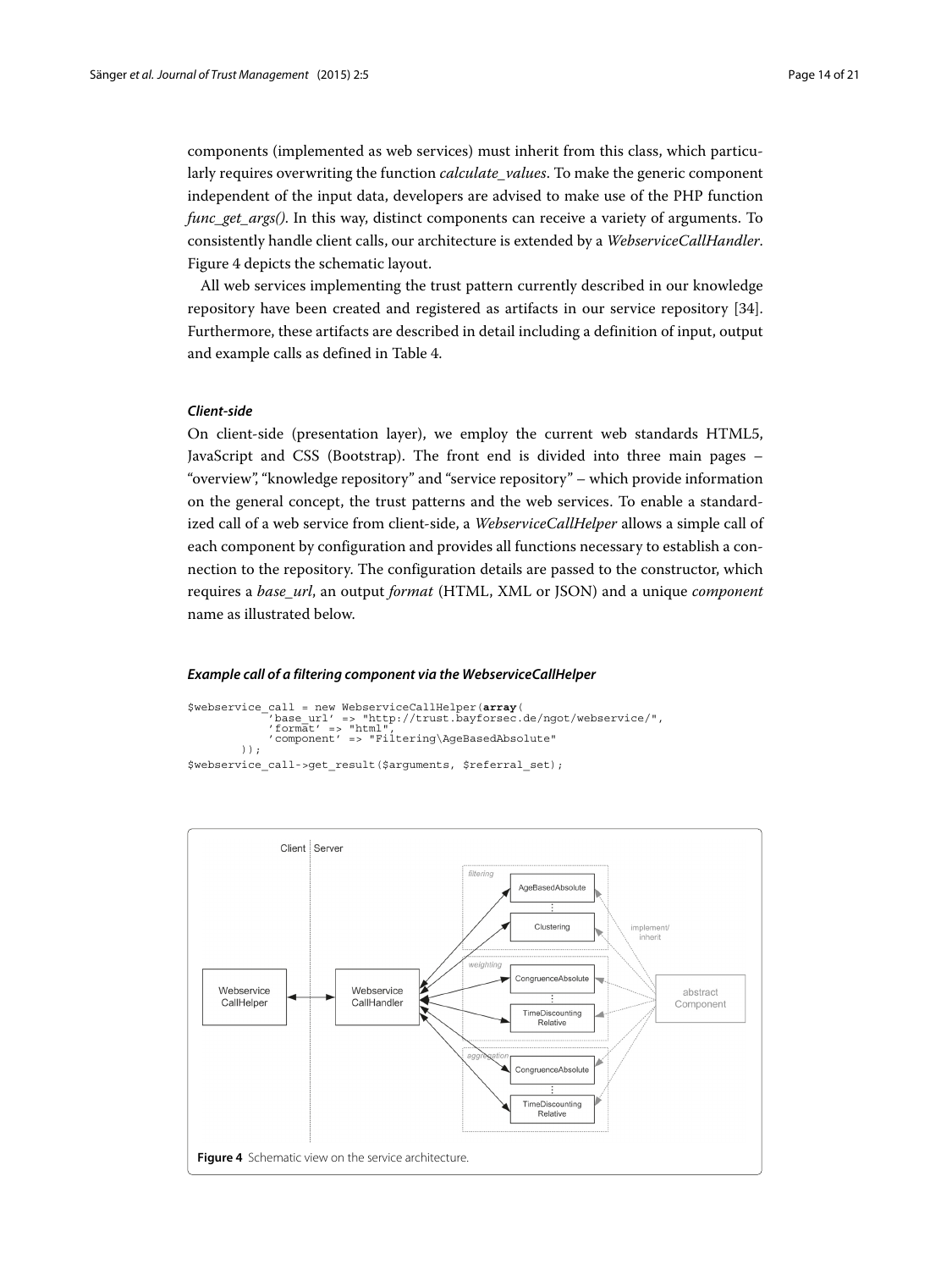#### **Evaluation**

To rigorously demonstrate the proper functioning and quality of our approach, we carry out a two-part evaluation of our artifact in this section. As there is currently no comparable framework, we firstly perform a descriptive scenario-based evaluation. According to Hevner et al. [\[4\]](#page-18-3), this is a standard approach for innovative artifacts like ours. To demonstrate the completeness of our taxonomy, we secondly conduct a static analysis [\[4\]](#page-18-3), in which we match all components to the trust properties described in Section ['The notion](#page-1-0) [of trust and its properties'](#page-1-0).

## **Scenario analysis: Reputation system development**

The fictitious web developer John Gray runs an electronic marketplace platform for philatelists and numismatics. The platform has been launched with his friends as the first users but has been growing fast. Meanwhile, most users do not know each other in person anymore. As a result, many of the initial users have stopped interacting with the newcomers as they do not trust them. After realizing this problem, John decides to introduce an online reputation system in order to establish trust among the strangers. In the following, we describe how our knowledge and service repository can help him to build a reputation system that perfectly meets his requirements.

Having read the basics on our component model, John concludes that he wants to build a computation engine that makes use of components of all three phases – filtering, weighting and aggregation. Thinking about the experiences made with sellers on the platform, he recognizes that most of them do not deliver the same quality all the time. Thus, an *age-based filter* should be employed to make old referrals less important than new ones. Furthermore, there are sellers that usually deliver high quality stamps while offering poor quality coins. Therefore, a weighting component based on *context similarity (absolute congruence)* should be selected. Regarding the aggregation alternatives, John decides to make use of the *average* component as the simple average is probably the most intuitive and most transparent aggregation technique for the users. Finally, the single components are combined in sequence to a fully functional computation engine as depicted in Figure [5.](#page-14-0)

The code listed below shows an example for the implementation of John's computation engine. Here, the WebserviceCallHelpers for each of the selected components have to be instantiated first as described in Section ['Client-side'.](#page-13-1) Secondly, the referral set needs to be loaded and prepared according to input parameter descriptions provided for each web service in the component repository. In its current form, the framework does not provide any classes to automatically plug single components together (glue class). Thus, the developer has to ensure that the output of one component is correctly provided as an input for the following component. This lose coupling, however, allows for more flexibility. All details on the input and output format can be found in the artifact description of each component. While the input data varies from component to component, the output is alike for components of each primary class.

<span id="page-14-0"></span>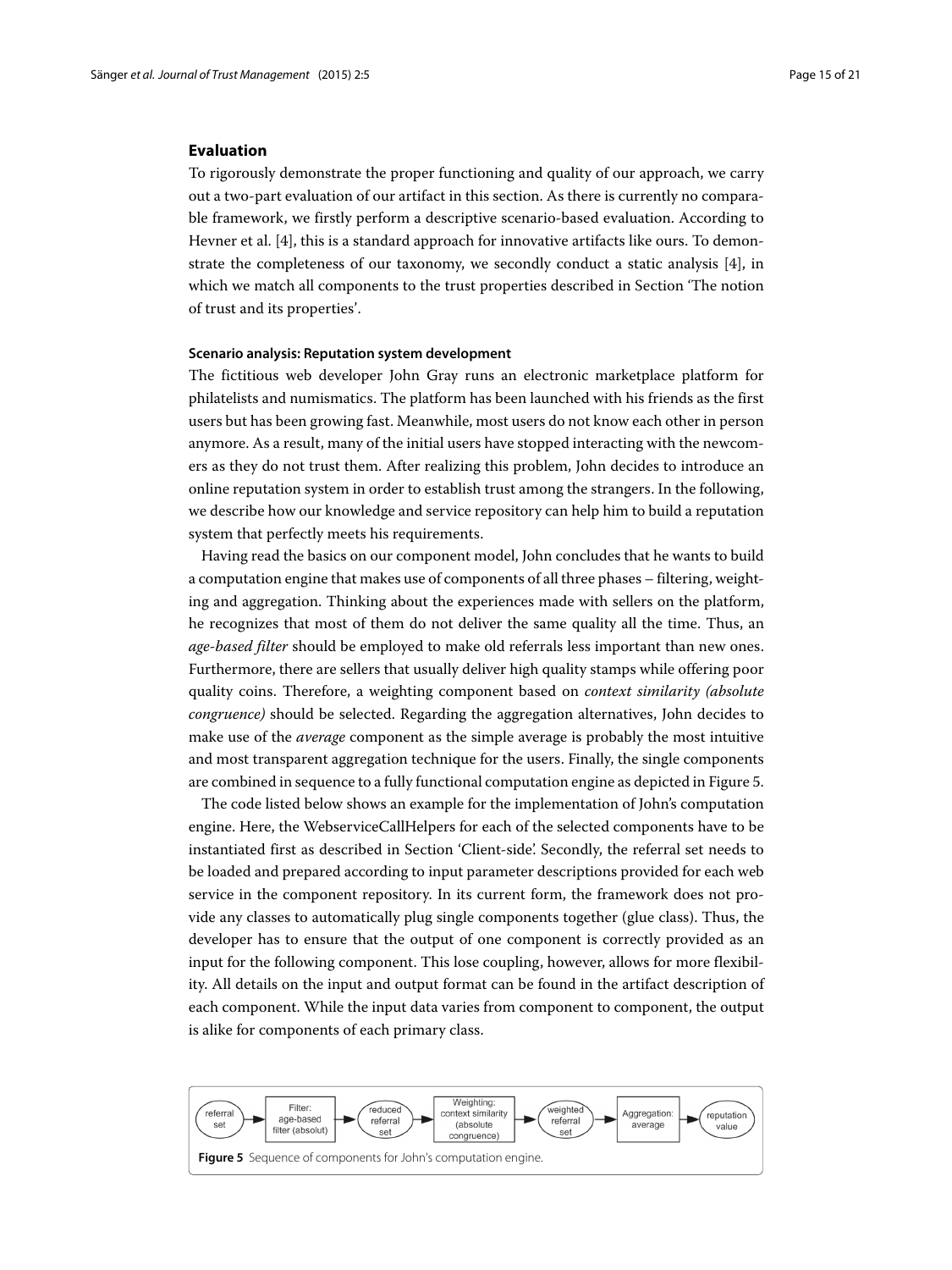#### *Example code for the computation engine described above*

```
//create helper for filtering component
$webservice_filter = new WebserviceCallHelper(array)<br>| sase_url' => WEBSERVICE_URL,<br>| format' => "html",<br>| formatic => "Filtering\AgeBasedAbsolute"
           ));
//create helper for weighting component
$webservice_weight = ...as above...
//create helper for aggregation component
$webservice_aggregate = ...as above...
//define referral_set<br>$referral_set = array("id" => NUMBER, "time" => DATE, "context" => array (TEXT), "<br>rating" => NUMBER);
//call computation
$reputation_value = $webservice_aggregate(<br>$glue->prepare_for_aggregation($webservice_weight(<br>$glue->prepare_for_weighting($webservice_filter->get_result(
                                         $referral_set))
))
                                );
```
This scenario elucidates that our knowledge and service repository has an obvious utility from a practical point of view since developers can easily access it and gain knowledge about online reputation systems. Thereby, we may help to better spread innovative ideas and allow developers to experiment with different computation techniques. However, our approach requires specific knowledge on the structure of the repository, the functioning of each component and details on how to plug components together. Developers need to manually combine components and take care, whether they use valid input data and a feasible combination of reputation system components. In its current form, our framework is not very "developer friendly". Therefore, further research will be necessary in order to improve the practical usability of our component repository. In Section ['Con](#page-17-0)[tribution and future work',](#page-17-0) we discuss open issues in more detail.

#### **Static analysis: Matching components and trust properties**

To guarantee the proper generation of computational trust, trust-enforcing mechanisms such as reputation systems should be able to consider and address all properties of trust. As our component taxonomy serves as a framework for the design of new reputation systems with reuse, it should enable developers to extend current reputation models by the ability to gradually include the various properties of trust. Therefore, a way to evaluate the completeness of our solution is to review whether a trust system that is built according to our framework could meet this standard. In Table [5,](#page-16-0) we match the computation components identified above to the properties of trust introduced in Section ['The notion](#page-1-0) [of trust and its properties'.](#page-1-0) Since our taxonomy is based on reputation systems analyzed in various surveys, this approach also enables us to identify aspects of trust that have only rarely been considered in research so far.

Examining Table [5,](#page-16-0) we find that all trust properties listed are widely covered. There is at least one component addressing each single characteristic. Going into more detail, we find that there are many proposals that have developed components to personalize reputation systems, thus covering the subjective property of trust. This reflects a general trend to an enhanced personalization of reputation systems. Furthermore, it becomes clear that all of our weighting and aggregation components follow the fine-grained property of trust, i.e. that trust can be modeled as a continuous variable. For the filtering components, the fine-grained property is not entirely applicable in the same meaning as filtering has no direct influence on the trust value of referrals. Since the effect of filtering is that a referral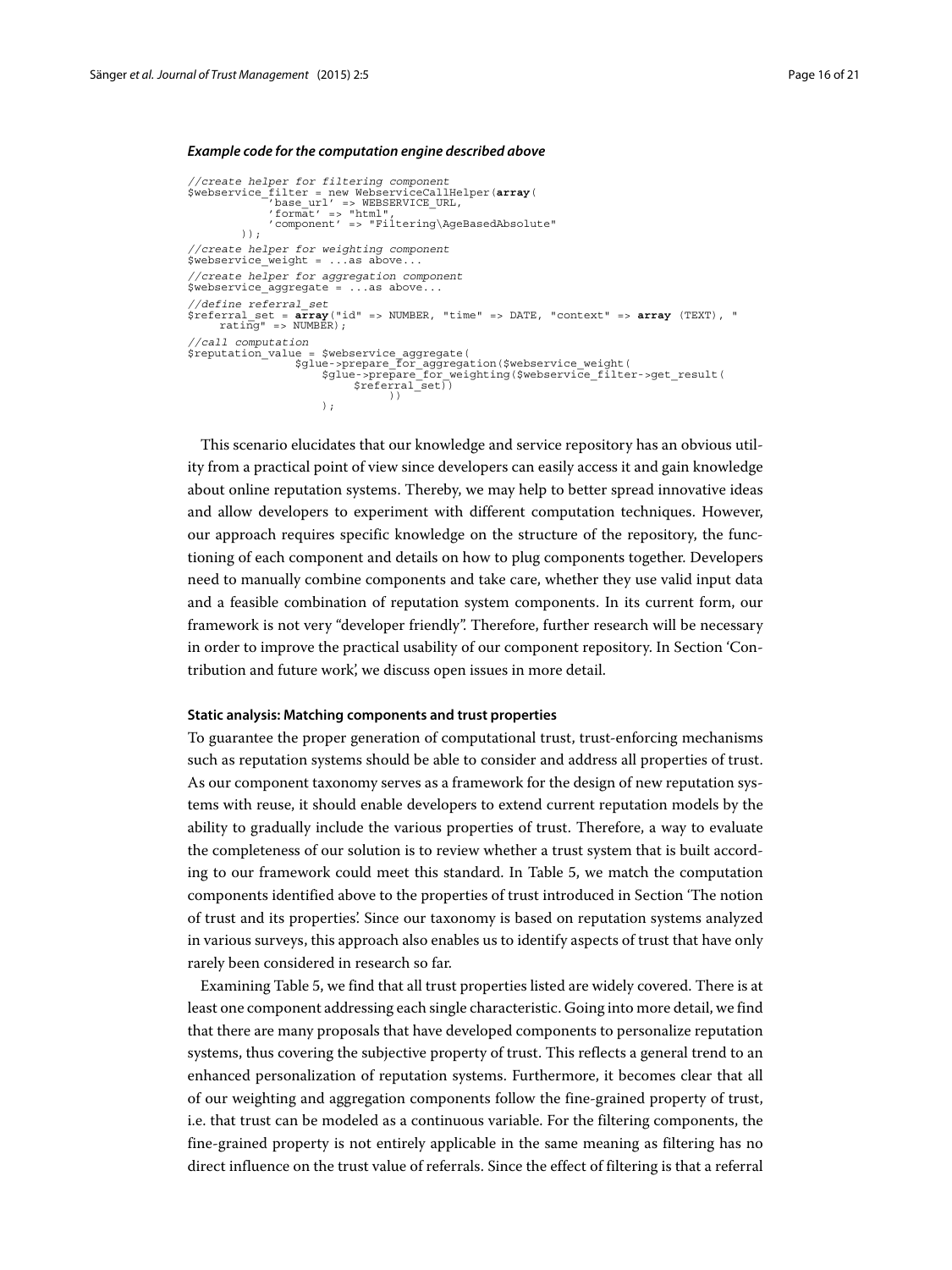| <b>Trust properties</b>   |                    |                        |         |                |           |             |                |            |         |           |           |             |
|---------------------------|--------------------|------------------------|---------|----------------|-----------|-------------|----------------|------------|---------|-----------|-----------|-------------|
|                           | Primary            | Secondary              | Dynamic | Context-       | Multi-    | Propagative | Composable     | Subjective | Fine-   | Event-    | Reflexive | Self-       |
|                           | component          | component              |         | dependent      | faceted   |             |                |            | grained | sensitive |           | reinforcing |
|                           | class              | class                  |         |                |           |             |                |            |         |           |           |             |
| Computation<br>components | <b>Filtering</b>   | attribute-based        |         |                |           |             | $\bullet$      |            |         |           |           |             |
|                           |                    | statistic-based        |         |                |           |             |                |            |         |           |           |             |
|                           |                    | clustering             |         |                |           |             |                |            |         |           |           |             |
|                           | Weighting          | context comparability  | O       |                | $\bullet$ |             |                |            |         |           |           |             |
|                           |                    | criteria comparability |         | $\blacksquare$ |           |             |                |            |         |           |           |             |
|                           |                    | credibility            |         |                |           |             |                |            |         |           |           |             |
|                           |                    | reliability            |         |                |           |             | $\blacksquare$ |            |         |           |           |             |
|                           |                    | rating value           |         |                |           |             |                |            |         |           |           |             |
|                           |                    | time                   |         |                |           |             |                |            |         |           |           |             |
|                           |                    | personal preferences   |         |                |           |             |                |            |         |           |           |             |
|                           | <b>Aggregation</b> | simple arithmetic      |         |                |           |             |                |            |         |           |           |             |
|                           |                    | statistic              |         |                |           |             |                |            |         |           |           |             |
|                           |                    | fuzzy                  |         |                |           |             |                |            |         |           |           |             |
|                           |                    | graph-based            |         |                |           |             |                | O          |         |           |           |             |
|                           |                    |                        |         |                |           |             |                |            |         |           |           |             |

# **Table 5 Matching reputation system components and trust properties**

not addressed.<br>
nartly addresse

partly addressed.

<span id="page-16-0"></span>completely addressed.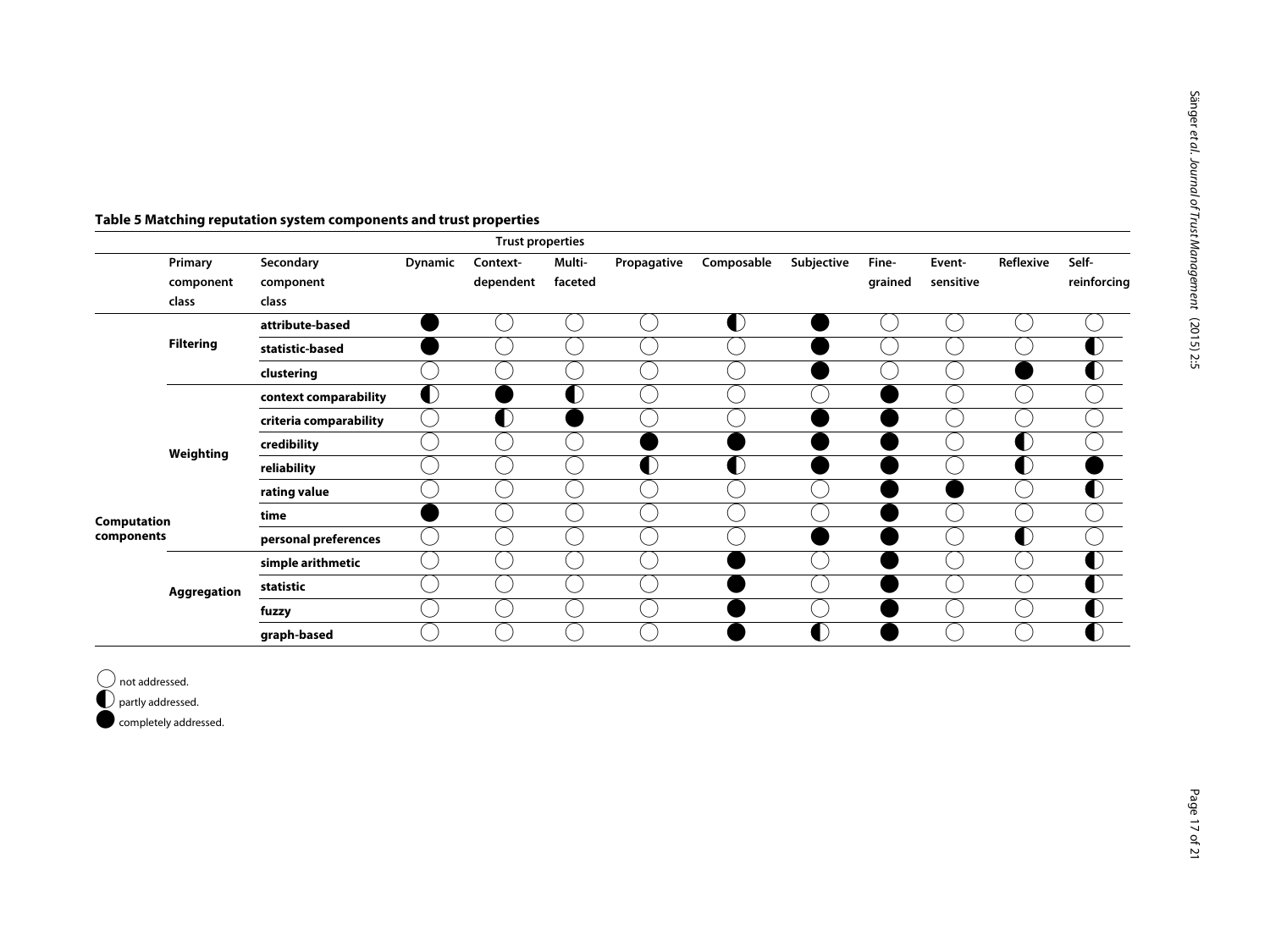either is further considered or not, it shows a binary character rather than being finegrained. In contrast to the subjective and fine-grained properties of trust, other properties such as context-dependent, multi-faceted and event-sensitive are particularly addressed by only one or two components. Note that this does not automatically mean that there is an increased necessity for future research concerning these properties. It may also be possible that one component is enough to cover one trust property. More detailed studies on this could be part of future work.

Overall, we can say that computational trust can be represented quite accurately when using our taxonomy and the provided components as a basis for the development of new reputation systems or the extension of existing models. Note, however, that this is only one view on our taxonomy. Conducting a comparable analysis from the viewpoint of attacks and defense mechanisms, for instance, the outcomes may vary greatly.

#### **Contribution and future work**

<span id="page-17-0"></span>Many surveys of trust and reputation systems give an overview of existing trust and reputation systems by means of a classification of existing models and approaches. In contrast to this, we provide a collection of ideas and concepts classified by their functions. Furthermore, these ideas are not only named but also clearly described in well-structured design pattern-like artifacts which can easily be adapted to a specific situation. Therewith, we reorganized the design knowledge for computation techniques in reputation systems and translated the most common ideas into a uniform format. To directly make use of novel components, the web services created on implementation level can instantly be reused and integrated in existing reputation systems to extend their capabilities. This approach (i.e. publicly providing implemented computation components as web services) may help to better spread innovative ideas in trust and reputation systems and give system builders a better choice allowing to experiment with different computation techniques. Moreover, we encourage researchers to focus on the design of single components by providing a platform on which concepts and their prototypical implementation can be made publicly available.

Nonetheless, there are still some unexplored areas regarding the design with reuse in trust and reputation systems. Firstly, reusability could play a role in process steps other than the computation phase. To clarify the opportunities, further research is necessary in this area. Secondly, our hierarchical taxonomy is currently limited to a functional view on the identified components but developers may also benefit from additional views. Because of the importance of the robustness of trust and reputation systems [\[35\]](#page-19-26), we are particularly interested in an attack view. In [\[36\]](#page-19-27), we present first ideas on this issue. We propose a taxonomy of attacks on reputation systems and then refer to the single components of our repository as solutions to the specific attack classes. In this way, we not only support reputation system designers in the development of more reliable and more robust reputation systems with already existing components but also help to identify weaknesses that have not been addressed so far. Thirdly, the selection and interpretation of adequate components for new reputation systems in a particular application area requires time, effort and – to some extent – knowledge of this research area. To increase usability, a software application is needed to support a user in this development process. Ultimately, the application may even be able to automatically find the most qualified composition for specific requirements and input data. This, in turn, demands for generic testbeds that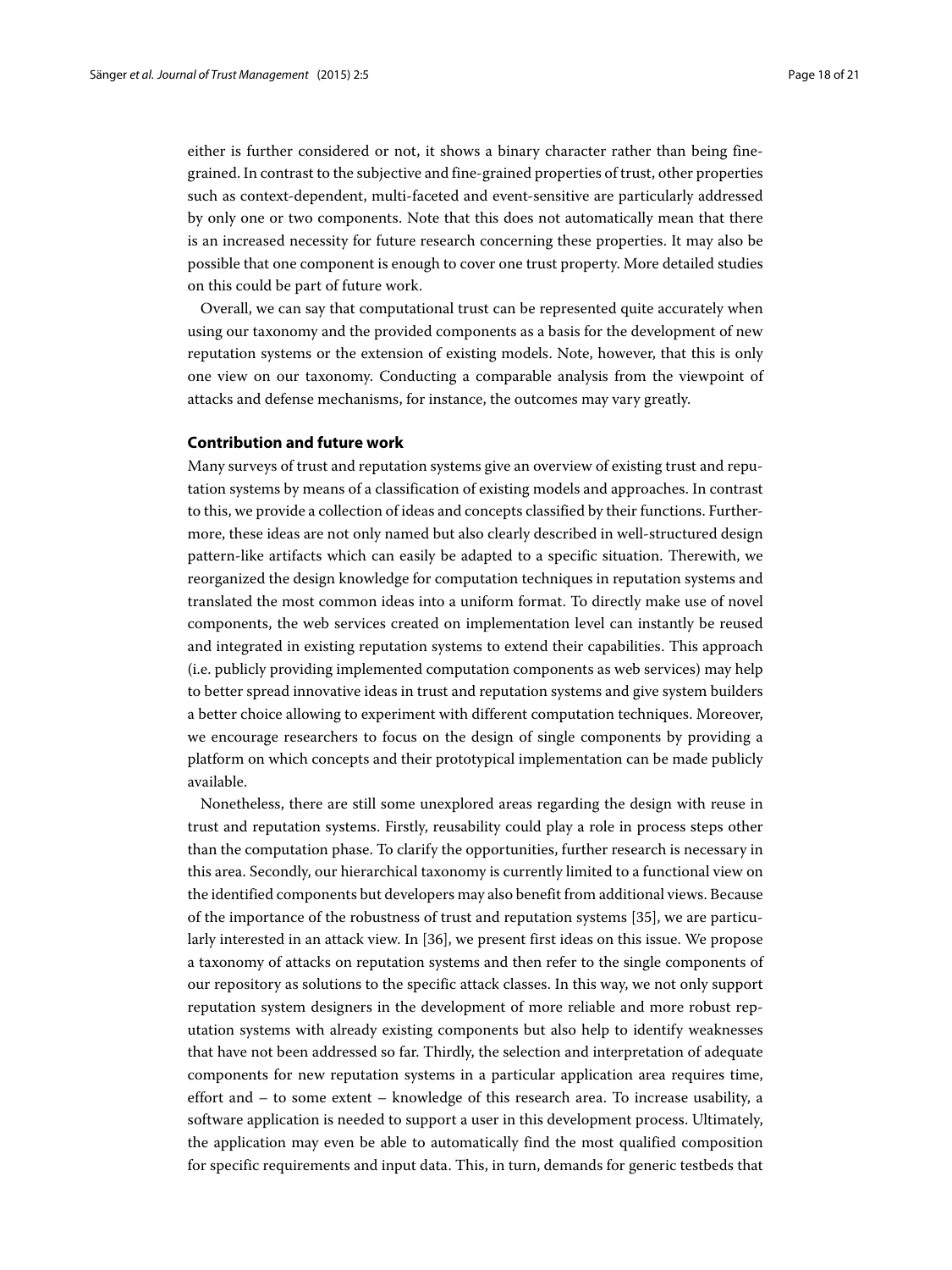enable objective evaluations of reputation systems because so far, researchers have mainly been developing their own testing scenarios favoring their own work [\[37\]](#page-19-28). The most wellknown proposals regarding independent testbeds are ART [\[38\]](#page-19-29) and TREET [\[37\]](#page-19-28). Recently, Irissappane and Zhang [\[39](#page-20-6)[,40\]](#page-20-7) made another important step forward by introducing a publicly available testbed that is able to reflect real environmental settings. We plan to use their tool in future studies. Finally, we need to observe the usage of our repository in practice to learn from how users deal with it. This can either be done through conducting experimental user studies or by interviewing developers who use our repository in a real environment. In this way, we can run through a continuous improvement process.

## **Conclusion**

The research in trust and reputation systems is still growing. In this paper, we presented concepts to foster reuse of existing approaches. We provided a hierarchical taxonomy of computation components from a functional view and described the implementation of a component repository that serves as both a knowledge base and a service repository. In this way, we communicate design knowledge for reuse, support the development of new reputation systems and encourage researchers to focus on the development of single components that can be integrated in various reputation systems to easily extend their capabilities by new features. Matching the identified components and the properties of trust, we found that integrating existing ideas and concepts can lead to a reputation system that widely reflects computational trust by addressing all properties of trust described in literature.

# **Additional file**

#### <span id="page-18-8"></span>**[Additional file 1: Table S1.](http://www.journaloftrustmanagement.com/content/supplementary/s40493-015-0015-3-s1.pdf)**

#### **Competing interests**

The authors declare that they have no competing interests.

#### **Authors' contributions**

JS proposed the initial idea of this paper. He developed the hierarchical component taxonomy and implemented the component repository. CR and JS conducted the evaluation of the proposed ideas. CR and JS furthermore revised this paper according to reviewers' comments. GP supervised the research, contributed to the paper writing and made suggestions. All authors read and approved the final manuscript.

#### **Acknowledgment**

The research leading to these results was supported by the Bavarian State Ministry of Education, Science and the Arts" as part of the FORSEC research association.

#### Received: 9 December 2014 Accepted: 1 April 2015 Published online: 13 May 2015

#### **References**

- <span id="page-18-0"></span>1. Electronics, Cars, Fashion, Collectibles, Coupons and More | eBay.<http://www.ebay.com>
- <span id="page-18-1"></span>2. Yao Y, Ruohomaa S, Xu F (2012) Addressing common vulnerabilities of reputation systems for electronic commerce. J Theor Appl Electron Commerce Res 7(1):1–20
- <span id="page-18-2"></span>3. Tavakolifard M, Almeroth KC (2012) A taxonomy to express open challenges in trust and reputation systems. J Commun 7(7):538–551
- <span id="page-18-3"></span>4. Hevner AR, March ST, Park J, Ram S (2004) Design science in information systems research. MIS Quarterly 28(1):75–105
- <span id="page-18-4"></span>5. McKnight DH, Chervany NL (1996) The Meanings of Trust. Technical report. University of Minnesota, Management Information Systems Research Center
- <span id="page-18-5"></span>6. Gambetta D (1988) Can we trust trust? In: Gambetta D (ed). Trust: making and breaking cooperative relations. Basil Blackwell, Oxford. pp 213–237
- <span id="page-18-6"></span>7. Artz D, Gil Y (2007) A survey of trust in computer science and the semantic web. Web Semantics 5(2):58–71
- <span id="page-18-7"></span>8. Jøsang A, Ismail R, Boyd C (2007) A survey of trust and reputation systems for online service provision. Decis Support Syst 43(2):618–644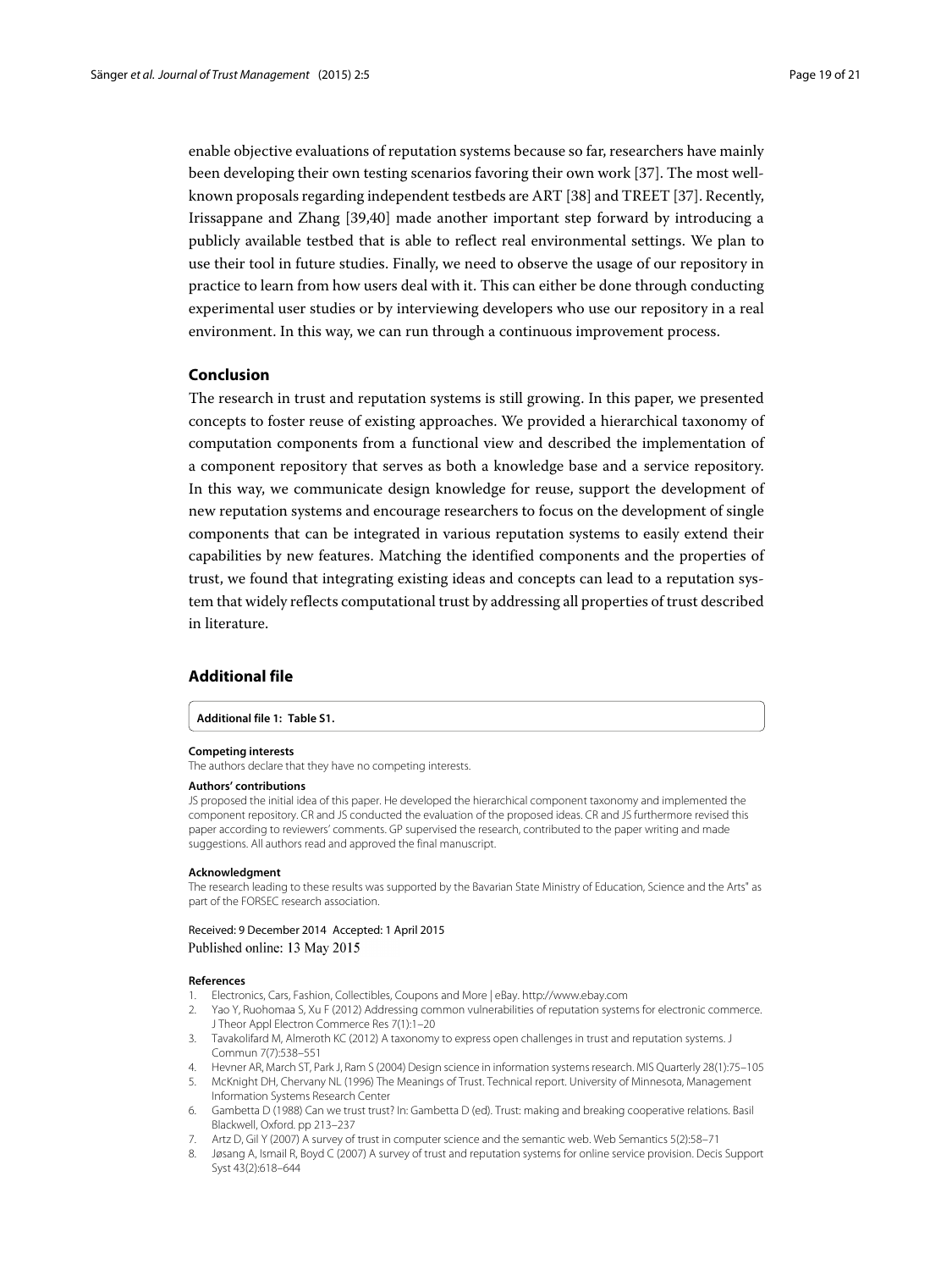- <span id="page-19-5"></span>Rehak M, Gregor M, Pechoucek M, Bradshaw J (2006) Representing context for multiagent trust modeling. In: Skowron A, Barthès JP, Jain LC, Sun R, Morizet-Mahoudeaux P, Liu J, Zhong N (eds). Proceedings of the 2006 IEEE/WIC/ACM International Conference on Intelligent Agent Technology, Hong Kong, China. IEEE Computer Society, Washington, DC. pp 737–746
- <span id="page-19-6"></span>10. Swamynathan G, Almeroth KC, Zhao BY (2010) The design of a reliable reputation system. Electron Commerce Res 10(3–4):239–270
- <span id="page-19-7"></span>11. Resnick P, Kuwabara K, Zeckhauser R, Friedman E (2000) Reputation systems. Commun ACM 43(12):45–48
- <span id="page-19-8"></span>12. Zhang L, Jiang S, Zhang J, Ng WK (2012) Robustness of trust models and combinations for handling unfair ratings. In: Dimitrakos T, Moona R, Patel D, McKnight DH (eds). Trust Management VI: Proceedings of the 6th IFIP WG 11.11 international conference (IFIPTM). Springer, Berlin, Heidelberg, Surat, India. pp 36–51
- <span id="page-19-9"></span>13. Noorian Z, Ulieru M (2010) The state of the art in trust and reputation systems: a framework for comparison. J Theor Appl Electron Commerce Res 5(2):97–117
- <span id="page-19-0"></span>14. Sherchan W, Nepal S, Paris C (2013) A survey of trust in social networks. ACM Comput Surv 45(4):1–33
- <span id="page-19-10"></span>15. Zacharia G, Moukas A, Maes P (2000) Collaborative reputation mechanisms for electronic marketplaces. Decis Support Syst 29(4):371–388
- <span id="page-19-11"></span>16. Whitby A, Jøsang A, Indulska J (2004) Filtering out unfair ratings in Bayesian reputation systems. In: Falcone R, Barber S, Sabater J, Singh M (eds). Proceedings of the third international joint conference on autonomous agents and multi agent systems, New, York, USA. IEEE Computer Society, Washington, DC. pp 106–117
- <span id="page-19-12"></span>17. Liu S, Zhang J, Miao C, Theng Y-L, Kot AC (2011) iCLUB: an integrated clustering-based approach to improve the robustness of reputation systems. In: Sonenberg L, Stone P, Tumer K, Yolum P (eds). Proceedings of the 10th international conference on Autonomous Agents and Multiagent Systems (AAMAS), Taipei, Taiwan. IFAAMAS, Richland, SC. pp 1151–1152
- <span id="page-19-13"></span>18. Dellarocas C (2000) Immunizing online reputation reporting systems against unfair ratings and discriminatory behavior. In: Jhingran A, MacKie J, Tygar D (eds). Proceedings of the 2nd ACM conference on electronic commerce, Minneapolis, MN. ACM, New York. pp 150–157
- <span id="page-19-14"></span>19. Zhang H, Wang Y, Zhang X (2012) A trust vector approach to transaction context-aware trust evaluation in e-commerce and e-service environments. In: Shih C, Son S, Kuo T, Huemer C (eds). Proceedings of the 5th IEEE international conference on Service-Oriented Computing and Applications (SOCA). IEEE Computer Society Washington, DC, Taipei, Taiwan. pp 1–8
- <span id="page-19-15"></span>20. Obergrusberger F, Baloglu B, Sänger J, Senk C (2013) Biometric identity trust: toward secure biometric enrollment in web environments. In: Yousif M, Schubert L (eds). Proceedings of the 3rd international conference on Cloud Computing (CloudComp), Vienna, Austria. Springer, Berlin, Heidelberg. pp 124–133
- <span id="page-19-16"></span>21. Brin S, Page L (1998) The anatomy of a large-scale hypertextual web search engine. Comput Networks 30(1-7):107–177
- <span id="page-19-17"></span>22. Epinions.com: Read expert reviews on Electronics, Cars, Books, Movies, Music and More.<http://www.epinions.com/>
- <span id="page-19-4"></span>23. Sun Y, Han Z, Yu W, Ray Liu K (2006) Attacks on trust evaluation in distributed networks. In: Proceedings of Th 40th annual Conference on Information Sciences and Systems (CISS), Princeton, NJ, USA, IEEE Computer Society Washington, DC. pp 1461–1466
- <span id="page-19-18"></span>24. Jøsang A, Ismail R (2002) The beta reputation system. In: Proceedings of the 15th bled conference on electronic commerce, Bled, Slovenia. pp 41–55
- <span id="page-19-19"></span>25. Slashdot: News for nerds, stuff that matters.<http://www.slashdot.org/>
- <span id="page-19-3"></span>26. Amazon.com: Online Shopping for Electronics, Apparel, Computers, Books, DVDs & more.<http://www.amazon.com>
- <span id="page-19-20"></span>27. Jøsang A (2001) A logic for uncertain probabilities. Int J Uncertainty Fuzziness Knowledge-Based Syst 9(3):279–311
- <span id="page-19-21"></span>28. Yu B, Singh MP (2002) An evidential model of distributed reputation management. In: Proceedings of the first International Joint Conference on Autonomous Agents and Multiagent Systems (AAMAS), Bologna, Italy. ACM, New York, NY. pp 294–301
- <span id="page-19-22"></span>29. Malik Z, Akbar I, Bouguettaya A (2009) Web services reputation assessment using a Hidden Markov Model. In: Baresi L, Chi CH, Suzuki J (eds). Service-oriented computing: Proceedings of the 7th International Joint Conference on Service-Oriented Computing (ICSOC-ServiceWave), Stockholm, Sweden. Springer Berlin, Heidelberg. pp 576–591
- <span id="page-19-2"></span>30. Song S, Hwang K, Zhou R, Yu-Kwong K (2005) Trusted P2P transactions with fuzzy reputation aggregation, Vol. 9
- <span id="page-19-23"></span>31. Sabater J, Sierra C (2002) Reputation and social network analysis in multi-agent systems. In: Proceedings of the first International joint conference on Autonomous Agents and Multiagent Systems (AAMAS), Bologna, Italy. ACM, New York, NY. pp 475–482
- <span id="page-19-1"></span>32. Kamvar SD, Schlosser MT, Garcia-Molina H (2003) The Eigentrust algorithm for reputation management in P2P networks. In: Hencsey G, White B, Chen YF, Kovács L, Lawrence S (eds). Proceedings of the 12th International Conference on World Wide Web (WWW), Budapest, Hungary. ACM, New York, NY. pp 640–651
- <span id="page-19-24"></span>33. Gamma E (1995) Design patterns: elements of reusable object-oriented software. Addison-Wesley, Reading
- <span id="page-19-25"></span>34. Next Generation Online Trust.<http://trust.bayforsec.de>
- <span id="page-19-26"></span>35. Jøsang A (2012) Robustness of trust and reputation systems: does it matter? In: Dimitrakos T, Moona R, Patel D, McKnight DH (eds). Trust management VI: Proceedings of the 6th IFIP WG 11.11 International Conference (IFIPTM), Surat, India. Springer, Berlin, Heidelberg. pp 253–262
- <span id="page-19-27"></span>36. Sänger J, Pernul G (2015) Reusable defense components for online reputation systems. In: Marsh S, Jensen CD, Murayma Y, Dimitrakos T (eds). Trust management IX: Proceedings of the 9th IFIP WG 11.11 International Conference (IFIPTM), Hamburg, Germany. Springer, Berlin, Heidelberg
- <span id="page-19-28"></span>37. Kerr R, Cohen R (2010) TREET: The Trust and Reputation Experimentation and Evaluation Testbed. Electron Commerce Res 10(3–4):271–290
- <span id="page-19-29"></span>38. Fullam KK, Voss M, Klos TB, Muller G, Sabater J, Schlosser A, Topol Z, Barber KS, Rosenschein JS, Vercouter L (2005) A specification of the Agent Reputation and Trust (ART) Testbed. In: Dignum F, Dignum V, Koenig S, Kraus S, Singh MP, Wooldridge M (eds). Proceedings of the 4th international joint conference on Autonomous Agents and Multiagent Systems (AAMAS), Utrecht, Netherlands. ACM, New York, NY, USA. pp 512–518